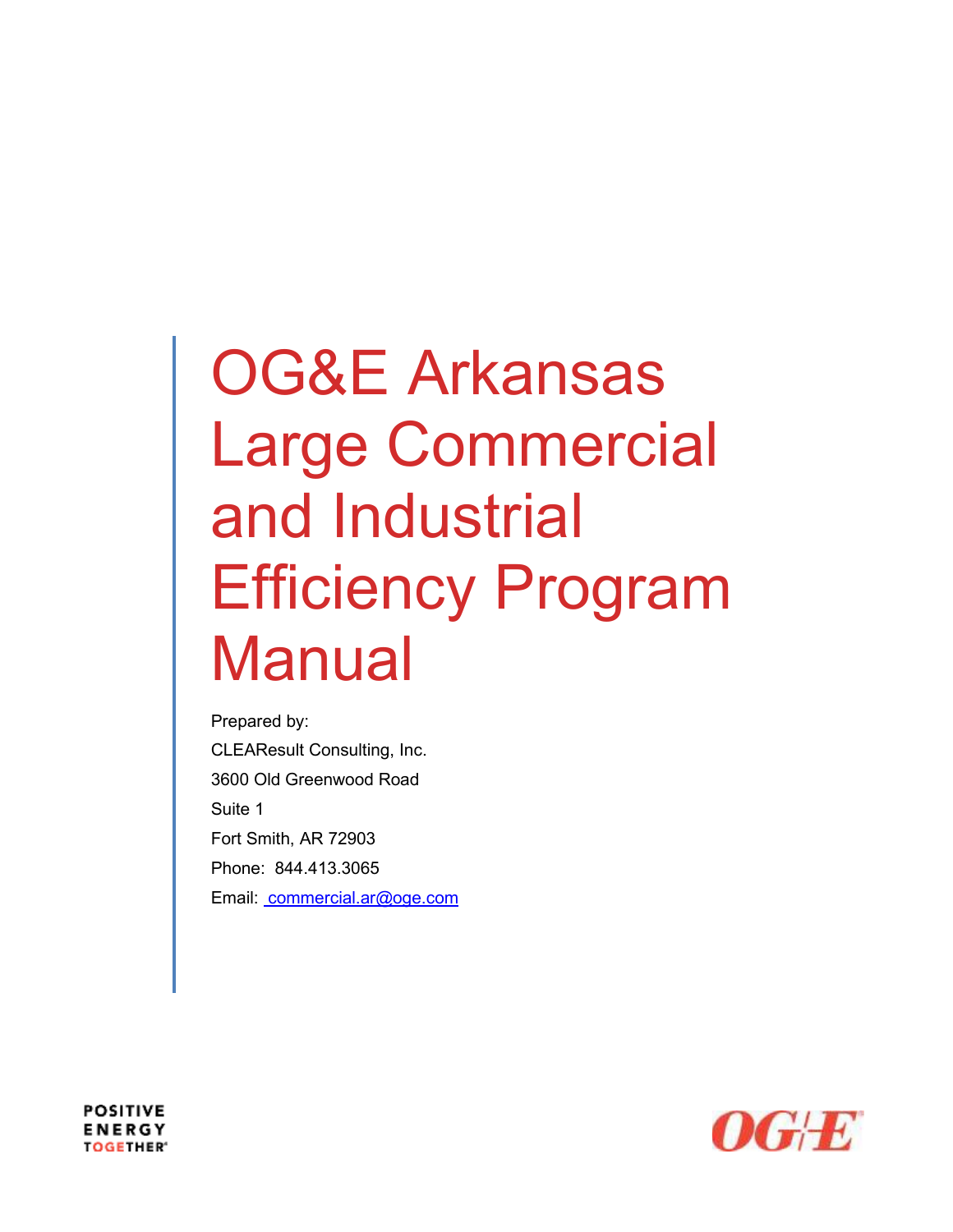# **TABLE OF CONTENTS**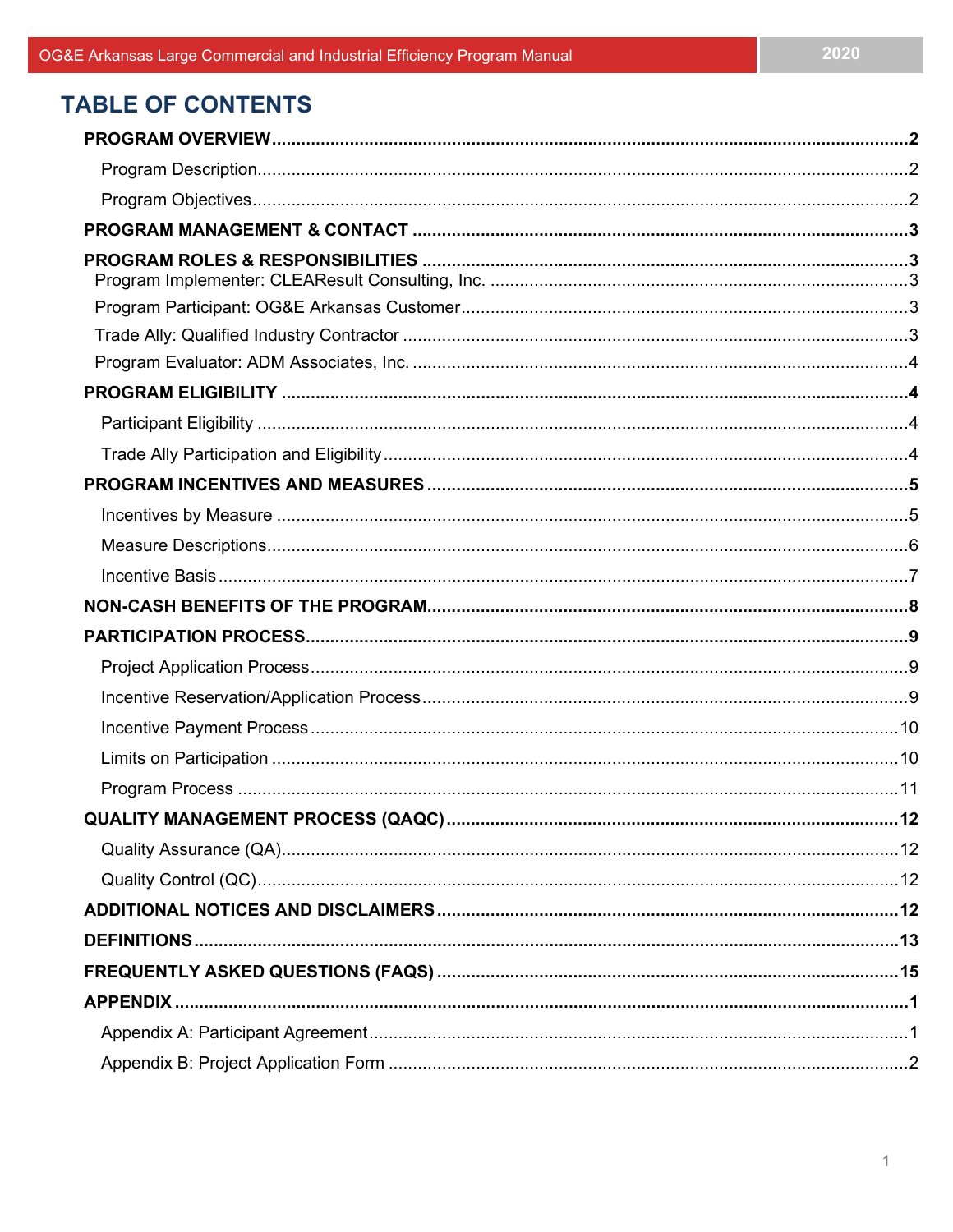## <span id="page-2-1"></span><span id="page-2-0"></span>**PROGRAM OVERVIEW**

## **Program Description**

The Large Commercial and Industrial Program (Large C&I) is offered to business institutions and public or private entities that are customers of Oklahoma Gas & Electric Company in the Arkansas service territory (OG&E). Designed to help facility supervisors who want to operate facilities more efficiently, the Large C&I Program (Program) outlines the technical and financial benefits of investing in energy efficiency and developing a plan to make energy efficiency improvements to facilities. By enrolling in the Program, an OG&E customer will be referred to as a Program Participant (Participant) and receive technical and energy-related assistance to help make decisions about cost-effective investments in facility energy efficiency.

Under this Program, Participants are eligible for financial incentives connected to a variety of energy efficient measures. Additional benefits that may be available include energy audits, technical assistance and communications support. In general, the Program does not prescribe technologies or end-uses to Participants, but instead provides a framework through which Participants can receive incentives for implementing and installing a wide range of measures at your sites.

## <span id="page-2-2"></span>**Program Objectives**

The Program is designed to drive cost-effective energy efficiency in the marketplace while minimizing the impact of market barriers to implementation of energy efficiency. Some objectives are inherent to transforming the energy efficiency market, while others are benefits that are offered to facilities and facility management. The Large C&I Program is designed to:

- Overcome barriers that hinder the implementation of energy efficiency projects.
- Provide energy efficiency information and enhance awareness of energy and non-energy benefits.
- Ease budget constraints that typically rule out energy efficient technologies and associated higher "first costs."
- Improve Participant's understanding about potential payback for installed energy efficiency projects.
- Enhance awareness of, and technical assistance for, energy-efficient technologies.
- Help customers address energy efficiency at all major end-uses.
- Address Participant needs to avoid any lost opportunities within the facility.
- Promote cost-effective energy efficiency projects that maximize the net benefit toboth customers and OG&E.
- Accumulate a list of qualified vendors and installers (Trade Allies) participating in the Program to facilitate access by Participants to such resources.
- Provide adequate evaluation, measurement and verification (EM&V) resources to support the implementation of energy efficiency projects.
- Transform the market through training, education and the implementation of the Program to make energy efficiency a primary consideration for customers.
- Identify and support the implementation of cost-effective and comprehensive energy savings projects for OG&E customers to meet annual energy savings goals.
- Leverage cash incentives to assist in implementing cost-effective projects under the Program.
- Develop a strategic plan for the implementation of multiple phased projects.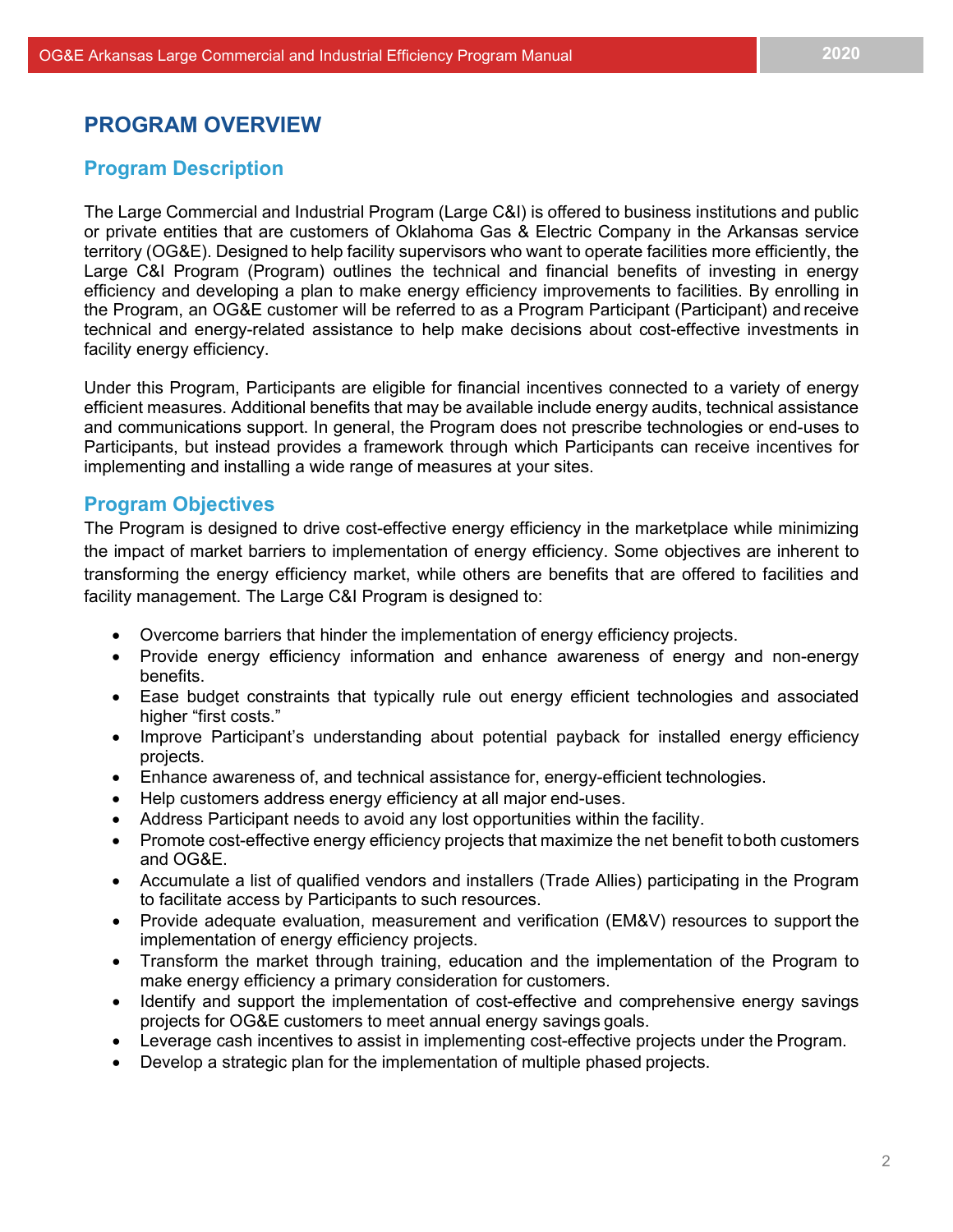## <span id="page-3-0"></span>**PROGRAM MANAGEMENT & CONTACT**

Jason Bland<br>CLEAResult Consulting CLEAResult Consulting **CLEAResult Consulting** Phone: 479.689.6086 Phone: 479. 755-5794 Email: [jason.bland@clearesult.com](mailto:jason.bland@clearesult.com) Email: [mike.mush@clearesult.com](mailto:mike.mush@clearesult.com)

Wendy Ayers **Robin Arnold** CLEAResult Consulting **CLEAResult Consulting** OG&E Arkansas Phone: 479.439.4717 Phone: 479.649.2838 Email: [wenda.ayers@clearesult.com](mailto:wenda.ayers@clearesult.com) Email: [arnoldrk@oge.com](mailto:arnoldrk@oge.com)

## <span id="page-3-1"></span>**PROGRAM ROLES & RESPONSIBILITIES**

#### **Program Sponsor: OG&E Arkansas**

#### **Website:** www.OG&E.com

- Provides all funding for the energy efficiency Program and the Program incentives.
- Manages the energy efficiency programs and oversees implementation.

#### <span id="page-3-2"></span>**Program Implementer: CLEAResult Consulting, Inc.**

- Performs outreach and education about the energy efficiency Program.
- Provides energy efficiency assistance to Program Participants at no cost.
- Assists Program Participants and Trade Allies with Program documentation.
- Performs all required on-site inspections and documentation.
- Provides calculations on energy savings potential for identified projects.
- Assists in evaluation of financial metrics for energy efficiency projects (payback, ROI, etc.).
- Processes and delivers incentive checks for successful projects.

## <span id="page-3-3"></span>**Program Participant: OG&E Arkansas Customer**

*To participate in the Program, Participants must:*

- Execute the *Participant Agreement* (see Appendix A).
- Contact the Program Implementer to schedule a facility assessment.
- Submit a *Project Application* (see Appendix B) to reserve incentives for qualifying energy efficiency projects.
- Exert best efforts to approve, fund, install and report projects before the end of Program year.
- Contact the Program Implementer when projects are completed and allow staff to perform a post-inspection.
- Provide access to Program Implementer and Evaluator staff to facilities before and after project completion for inspection of the baseline and post-retrofit condition as required.

## <span id="page-3-4"></span>**Trade Ally: Qualified Industry Contractor**

*To participate in the Program as a Trade Ally, the Trade Ally must:*

- Execute the *Trade Ally Agreement* (see Appendix C).
- Complete required training and adhere to Program guidelines set out in this Program Manual.
- Provide verification of adequate insurance coverage.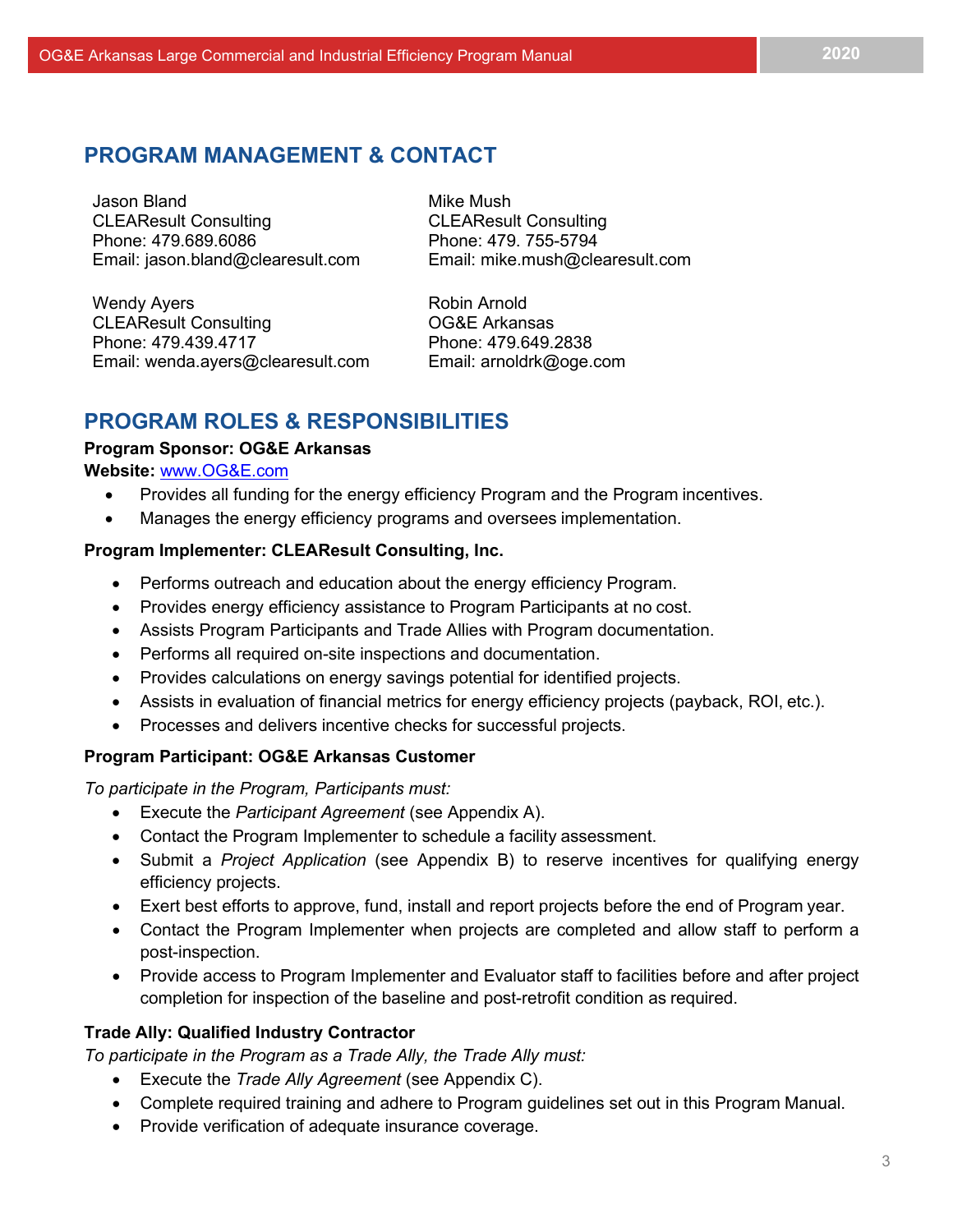- Work with Program implementation staff to take advantage of Program marketing materials and technical assistance.
- When developing a possible energy efficiency project, work with Program implementation staff to verify customer eligibility and assist in the development of project scope for the identified energy efficiency measures for which the Trade Ally may be responsible.
- Share with Program staff adequate project information on proposed projects to allow the calculation of energy savings and incentives for the Program Participant.
- Review the pre-inspection data and confirm that Program Implementer has included the proposed project scope correctly in that communication.
- Install eligible energy efficiency measures and submit appropriate documentation as requested by Program Implementer.
- Perform all work to the required standards of the Program.

#### <span id="page-4-0"></span>**Program Evaluator: ADM Associates, Inc.**

- Provides oversight of Program implementation to verify that savings claimed in the Program are correct, valid and adequately documented.
- May perform post-retrofit on-site inspections, measurements or phone conversations to collect data for Program savings verification.
- Provides updates to Program calculation methodologies through annual Technical Reference Manual (TRM) updates.
- Surveys Program Participants to determine if Program implementation is meeting their needs and expectations.
- Surveys customers to determine if Program outreach is adequately informing the market of the energy efficiency Program opportunities.

## <span id="page-4-1"></span>**PROGRAM ELIGIBILITY**

## <span id="page-4-2"></span>**Participant Eligibility**

Except for schools and government facilities, any local public or private entity or commercial customer that receives retail electric service from OG&E Arkansas is eligible for the Large C&I Program.

Organizations with multiple locations are thereby considered a single customer, regardless of how many OG&E account numbers they may have. However, projects will be separated by utility account number for reporting purposes to OG&E.

## <span id="page-4-3"></span>**Trade Ally Participation and Eligibility**

Trade Allies are members of various trades that meet all Program qualifications and standards. Trade Allies are eligible to participate in the Program and may have their company name on a list of approved Trade Allies that may be given to you. Trade Allies may continue to participate in the Program if they remain in compliance with all Program requirements.

To participate, Trade Allies must sign a *Trade Ally Agreement* and receive training as required by the Program guidelines. Additional training will be provided as needed to ensure the proficiency of the Trade Ally. The level of Trade Ally participation (Example: number and type of completed projects in which the Trade Ally has been involved) may be included on the Trade Ally list for you to consider in selecting appropriate Trade Allies for your projects. Details on the training, tools and performance are listed below: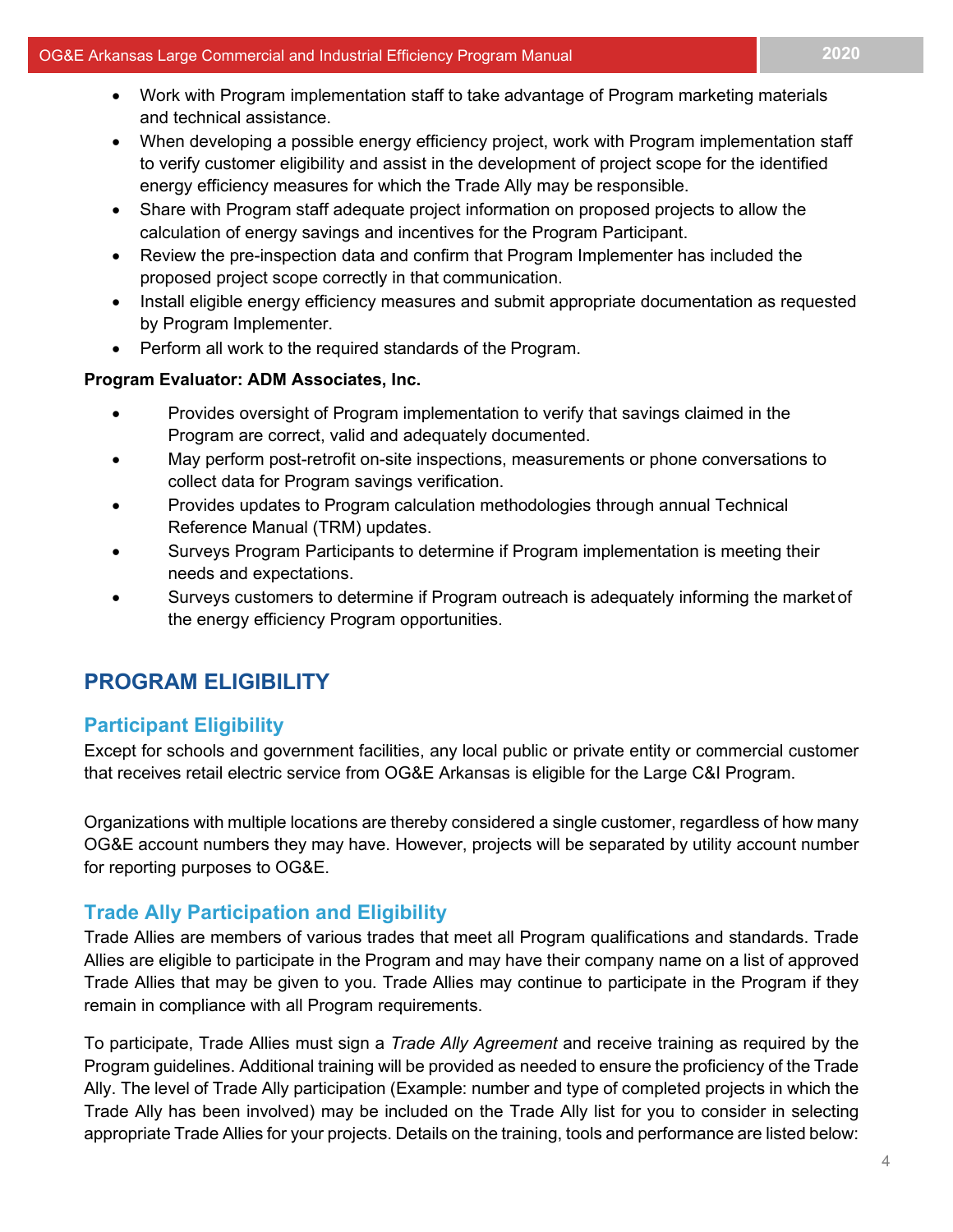#### **Technical Requirements for the Trade Ally include:**

- Understanding of basic building science principles.
- Completion of Program-required best practices training.
- Experience installing the measures recommended.

### **Tools Required for Trade Ally:**

• Participating Trade Allies own, use and maintain all tools used so that all materials may be installed to manufacturer specifications.

#### **Quality Performance Requirements for Trade Ally:**

The Trade Ally, upon request from the Program Implementer, and at no additional cost to the Participant, shall make reasonable repairs or corrections to work that the Trade Ally has performed to bring such work up to the Program standards. The repairs or corrections are to be completed within the timeframe specified by the Program Implementer. The Trade Ally also agrees to take steps to ensure that future work will comply with the Program standards.

#### **Trade Ally Documentation Confidentiality**

Trade Allies should note that this Program is in place to drive energy efficiency in the OG&E service territory. Any Program documentation collected for a proposed project within the OG&E programs will be treated with care and will not be shared with anyone except the Program Participant for whom it was developed. All information submitted is considered the property of the Program Participant and will be shared with that Customer upon request unless that documentation is clearly labeled as CONFIDENTIAL on each page of the documentation. All confidential information so labeled will be verified with the provider prior to sharing with the Program Participant.

## <span id="page-5-0"></span>**PROGRAM INCENTIVES AND MEASURES**

## <span id="page-5-1"></span>**Incentives by Measure**

A measure, for the purposes of calculating incentives, is a single proposed energy efficiency improvement, at either a single facility or multiple facilities. A project is a planned set of measures for a single Participant (at either a single facility or multiple facilities) as listed on the *Project Application*. Both new construction and retrofit projects are eligible for incentives under this Program.

All measures within a project must be confirmed in a pre-installation inspection by the Program Implementer of Sponsor and meet the following requirements:

- Must result in a measurable and verifiable reduction in energy usage (kWh) for large commercial and industrial business.
- Must produce energy savings through an increase in energy efficiency.
- Must be cost effective as defined by the Program Sponsor and the Program Implementer.
- Must exceed minimum equipment efficiency standards.
- Must not develop any savings because of fuel switching.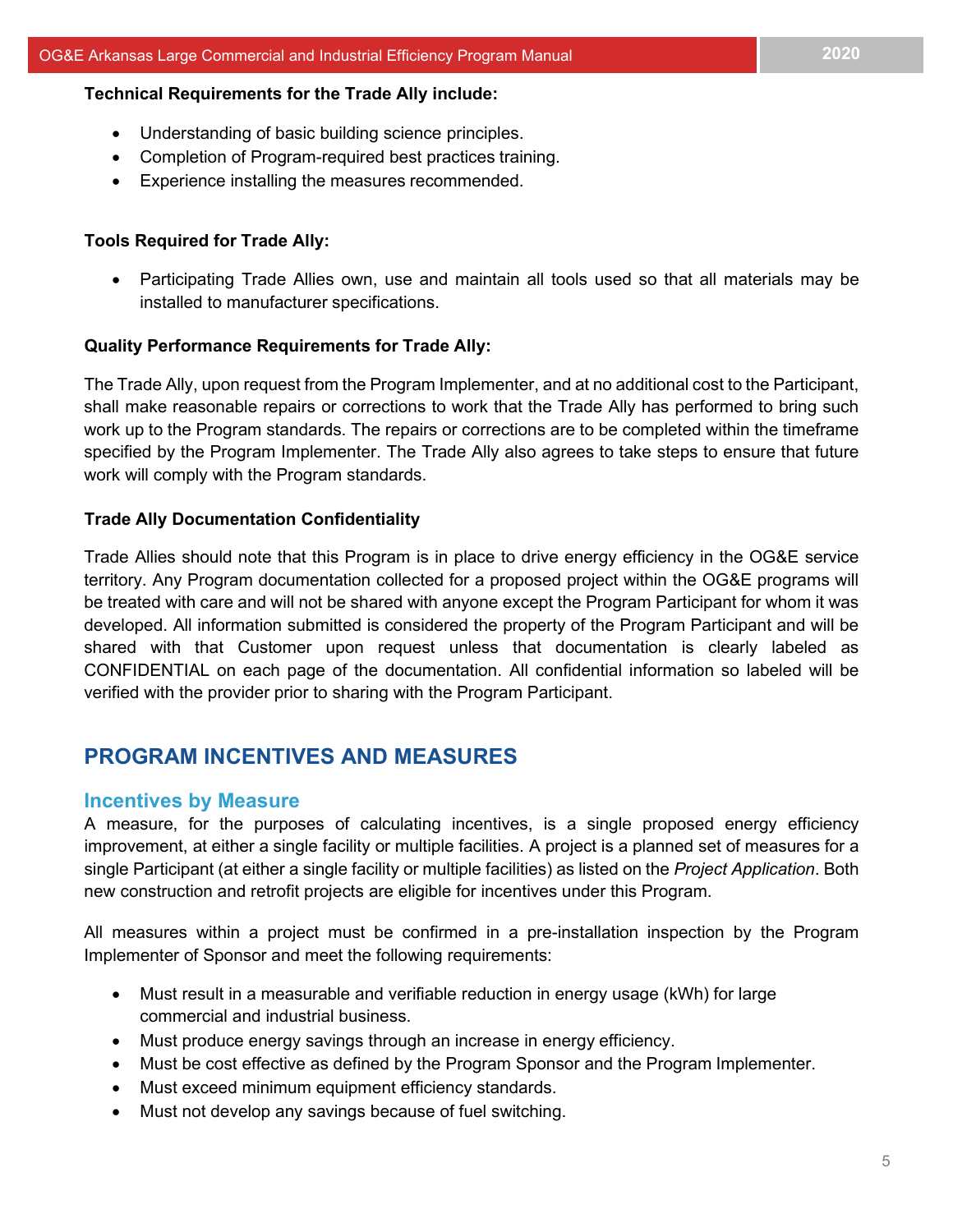The incentive rates for this Program have been designed to encourage comprehensive projects at each location. Multiple incentive rates may be available depending on the type of measure to be installed. Below is a quick and easy reference guide to the varying incentive rates and the associated measures.

| <b>Deemed Savings</b><br><b>Measures</b>           | <b>Performance Based</b><br>(\$/kWh) | <b>Total Project Cost</b><br>Cap* |
|----------------------------------------------------|--------------------------------------|-----------------------------------|
| PC Power Management                                | \$0.10                               | 80%                               |
| Refrigeration Gaskets and<br><b>Strip Curtains</b> | \$0.12                               | 80%                               |
| **Direct Install Measures                          | Full costs are covered by<br>Program | 100%                              |
| All other measures                                 | \$0.14                               | 80%                               |

\* If energy savings allow, incentives are capped by the total project cost.

\*\*Direct Install measures may include, but not be limited to: low-flow aerators (when supplied by electric water heaters only), low flow pre-rinse spray valves (when supplied by electric water heaters only), low flow showerheads (when supplied by electric water heaters only), weather stripping, and door sweeps.

## <span id="page-6-0"></span>**Measure Descriptions**

| <b>Measure</b><br><b>Type</b>     | <b>Measure Description</b>                                                                                                                                                                                                                                                                                                                                                                                                                                                                      |
|-----------------------------------|-------------------------------------------------------------------------------------------------------------------------------------------------------------------------------------------------------------------------------------------------------------------------------------------------------------------------------------------------------------------------------------------------------------------------------------------------------------------------------------------------|
| Lighting<br>Retrofit              | Lighting retrofit projects replace existing lighting systems with more efficient lighting systems. A<br>variety of high efficiency fixtures, ballasts, and lamps produce equivalent light levels as previous<br>technologies while consuming less energy.                                                                                                                                                                                                                                       |
|                                   | There are a variety of lamp and ballast combinations that are eligible for this Program depending on<br>the current technology installed at a facility.                                                                                                                                                                                                                                                                                                                                         |
| Lighting<br>Controls              | Automatic lighting controls save energy by turning off or dimming lights at times when they are not<br>necessary. Many different varieties of sensors are available including passive infrared (PIR), dual-<br>technology, integral occupancy sensors, photocells, which can be coupled with a variety of control<br>strategies including day lighting controls and occupancy controls timer controls.                                                                                          |
|                                   | For certain conditions, light reduction and automatic controls are mandatory for new construction<br>and affected retrofit projects.                                                                                                                                                                                                                                                                                                                                                            |
| Exterior<br>Lighting              | Energy saving opportunities applies to both improved lighting performance and enhanced control<br>strategies. For example: retrofitting less efficient HID technologies with LED lighting and occupancy-<br>based technology are good candidates for exterior applications.                                                                                                                                                                                                                     |
| <b>HVAC</b><br>Replacement        | Eligible units for replacement include small split systems and single package air conditioners and<br>heat pumps.                                                                                                                                                                                                                                                                                                                                                                               |
| Chiller                           | Chillers are commonly used to provide cooling for a variety of building types and process loads. The<br>most common applications are for larger cooling loads (Example: 50 to 100 tons and greater).                                                                                                                                                                                                                                                                                            |
| Replacement                       | This measure applies to the replacement of air-cooled and water-cooled chillers with more energy<br>efficient chillers.                                                                                                                                                                                                                                                                                                                                                                         |
| <b>HVAC</b><br>Controls           | HVAC controls are eligible in OG&E programs when no other controls previously exist or where<br>existing controls can be modified or improved to provide measurable energy savings. Controls can<br>be installed on building HVAC systems or central plant equipment to help control common operating<br>parameters such as temperature, humidity, chilled water temperature or other variables for more<br>effective use of the HVAC system.                                                   |
| <b>VFD Motor</b><br><b>Drives</b> | A Variable Frequency Drive (VFD) controls the rotational speed of an electric motor by controlling<br>the frequency of the electrical power supplied to the motor. VFDs allow for "soft" starts and can be<br>optimized to better match system loads, reducing stress and improving the motor life. VFDs work<br>well when used with systems that have motors that can operate at lower speeds. The installation of<br>VFDs that show measurable energy savings are eligible under the Program. |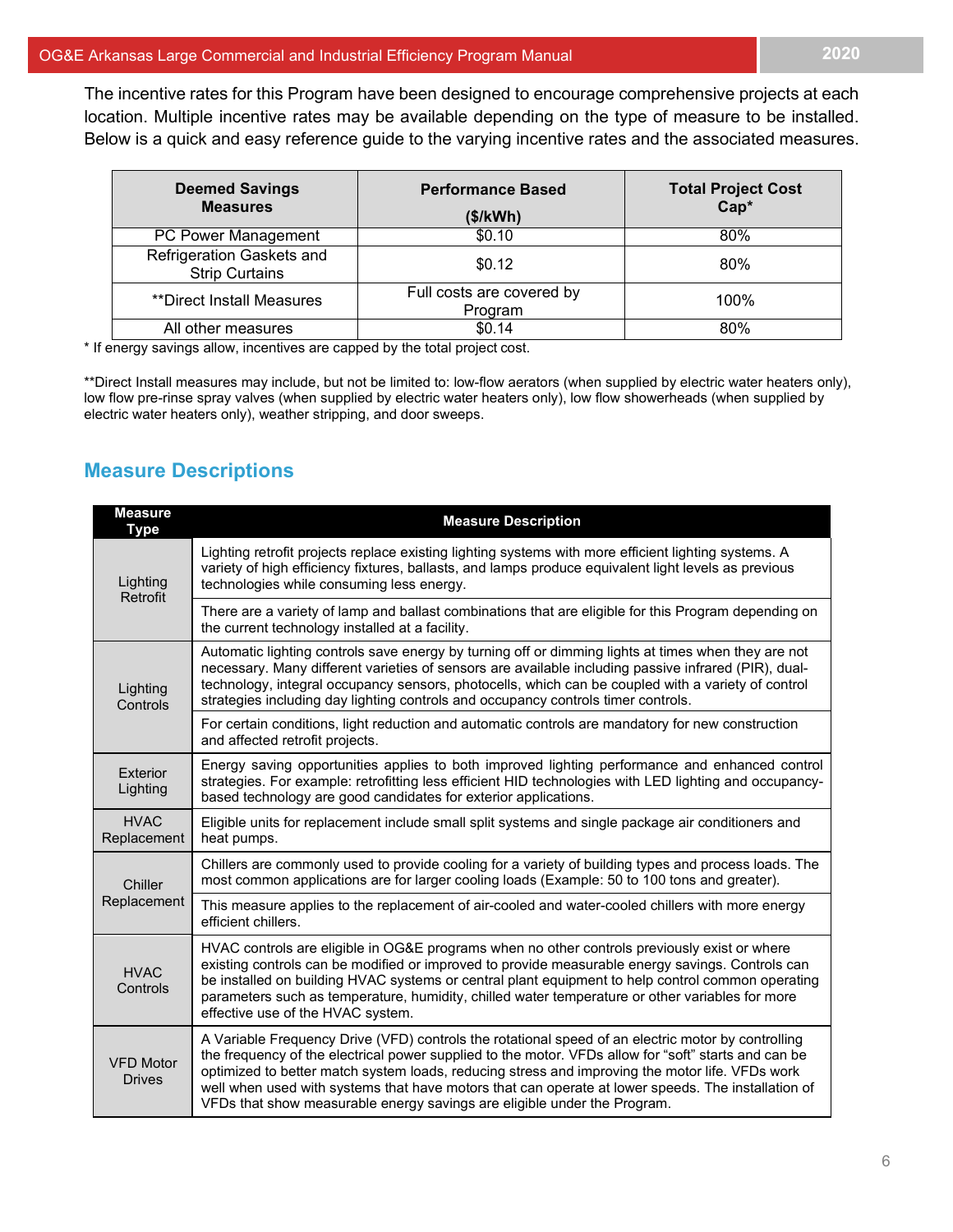#### OG&E Arkansas Large Commercial and Industrial Efficiency Program Manual

| Improved<br><b>Building</b><br>Design<br>(New<br>Construction<br>Only) | Incentives may be provided for structures that are built above and beyond the standards set forth in<br>construction energy codes. These measures may be incentivized as a part of the individual measure<br>type (lighting, lighting controls, HVAC, etc.) for the purposes of qualifying for tiered incentives and<br>are not separate measures from retrofits of similar technology.<br>For example: if a Participant is installing a lighting retrofit at one facility and is building a new facility<br>with a qualifying lighting project, all the lighting measures are considered one lighting measure for<br>the purposes of calculating tiered incentives. |
|------------------------------------------------------------------------|----------------------------------------------------------------------------------------------------------------------------------------------------------------------------------------------------------------------------------------------------------------------------------------------------------------------------------------------------------------------------------------------------------------------------------------------------------------------------------------------------------------------------------------------------------------------------------------------------------------------------------------------------------------------|
|                                                                        | Several refrigeration measures eligible for upgrades or replacement in the Large C&I Program:                                                                                                                                                                                                                                                                                                                                                                                                                                                                                                                                                                        |
|                                                                        | Evaporator fan upgrades to EC Motors.<br>٠                                                                                                                                                                                                                                                                                                                                                                                                                                                                                                                                                                                                                           |
|                                                                        | Evaporator fan controls.<br>٠                                                                                                                                                                                                                                                                                                                                                                                                                                                                                                                                                                                                                                        |
| Refrigeration                                                          | Anti-sweat heater controls.<br>٠                                                                                                                                                                                                                                                                                                                                                                                                                                                                                                                                                                                                                                     |
|                                                                        | Refrigerated door gaskets and strip curtains.<br>٠                                                                                                                                                                                                                                                                                                                                                                                                                                                                                                                                                                                                                   |
|                                                                        | Night covers.<br>$\bullet$                                                                                                                                                                                                                                                                                                                                                                                                                                                                                                                                                                                                                                           |
|                                                                        | There are several measures eligible for upgrades or replacement at no cost:                                                                                                                                                                                                                                                                                                                                                                                                                                                                                                                                                                                          |
|                                                                        | Low flow pre-rinse spray valves (when supplied by electric water heaters only).<br>$\bullet$                                                                                                                                                                                                                                                                                                                                                                                                                                                                                                                                                                         |
|                                                                        | Low flow faucet aerators (when supplied by electric water heaters only).<br>$\bullet$                                                                                                                                                                                                                                                                                                                                                                                                                                                                                                                                                                                |
| Direct Install                                                         | Low flow shower heads (when supplied by electric water heaters only).<br>$\bullet$                                                                                                                                                                                                                                                                                                                                                                                                                                                                                                                                                                                   |
|                                                                        | Door Sweeps.<br>٠                                                                                                                                                                                                                                                                                                                                                                                                                                                                                                                                                                                                                                                    |
|                                                                        | Weather Stripping.<br>$\bullet$                                                                                                                                                                                                                                                                                                                                                                                                                                                                                                                                                                                                                                      |
| Personal<br>Computer<br>Power<br>Management<br>(PCPM)                  | Personal computer power management uses computer software to turn off the power or switch of<br>the computer and monitors systems to a low-power state when inactive. This method of energy<br>efficiency is highly attractive where a significant amount of computers exist.                                                                                                                                                                                                                                                                                                                                                                                        |

## <span id="page-7-0"></span>**Incentive Basis**

Financial incentives received through the Program will be based on a project's total annual kWh reduction as determined pursuant to this Program Manual. Savings will be calculated using one of several savings approaches. Customers must select a Trade Ally or other service provider to install the measure(s) within the project. The Program Implementer will select and implement an appropriate savings measurement and verification plan (including installing field monitoring equipment when applicable).

Customers may submit suggested measures with a suggested evaluation, measurement and verification (EM&V) approach to the Program Implementer. Any suggested approach must include adequate calculations or monitoring to justify savings as determined by the Program Implementer for the measures to be considered for incentives under this Program.

- *Deemed or Stipulated Savings:*
	- o Deemed savings are standardized savings values or simple formulas for a range of measures in representative building types. This approach is suitable for a variety of projects where energy savings may be estimated to a reasonable degree of accuracy without additional EM&V. Variables such as operating hours and energy consumption of existing equipment are assumed in these cases per previously gathered field data. For example: lighting installed within the Program qualifies for a deemed savings approach, meaning that estimated energy consumption savings are determined without additional testing. Engineered savings calculations may be acceptable on a case-by-case basis subject to Program approval.
- *EM&V Option A ("Retrofit Isolation: Key ParameterMeasurement"):*
	- $\circ$  The main aspect that affects energy use is measured, usually with data logging equipment. Example: pump VFD installation.
- *EM&V Option B ("Retrofit Isolation: All Parameter Measurement"):*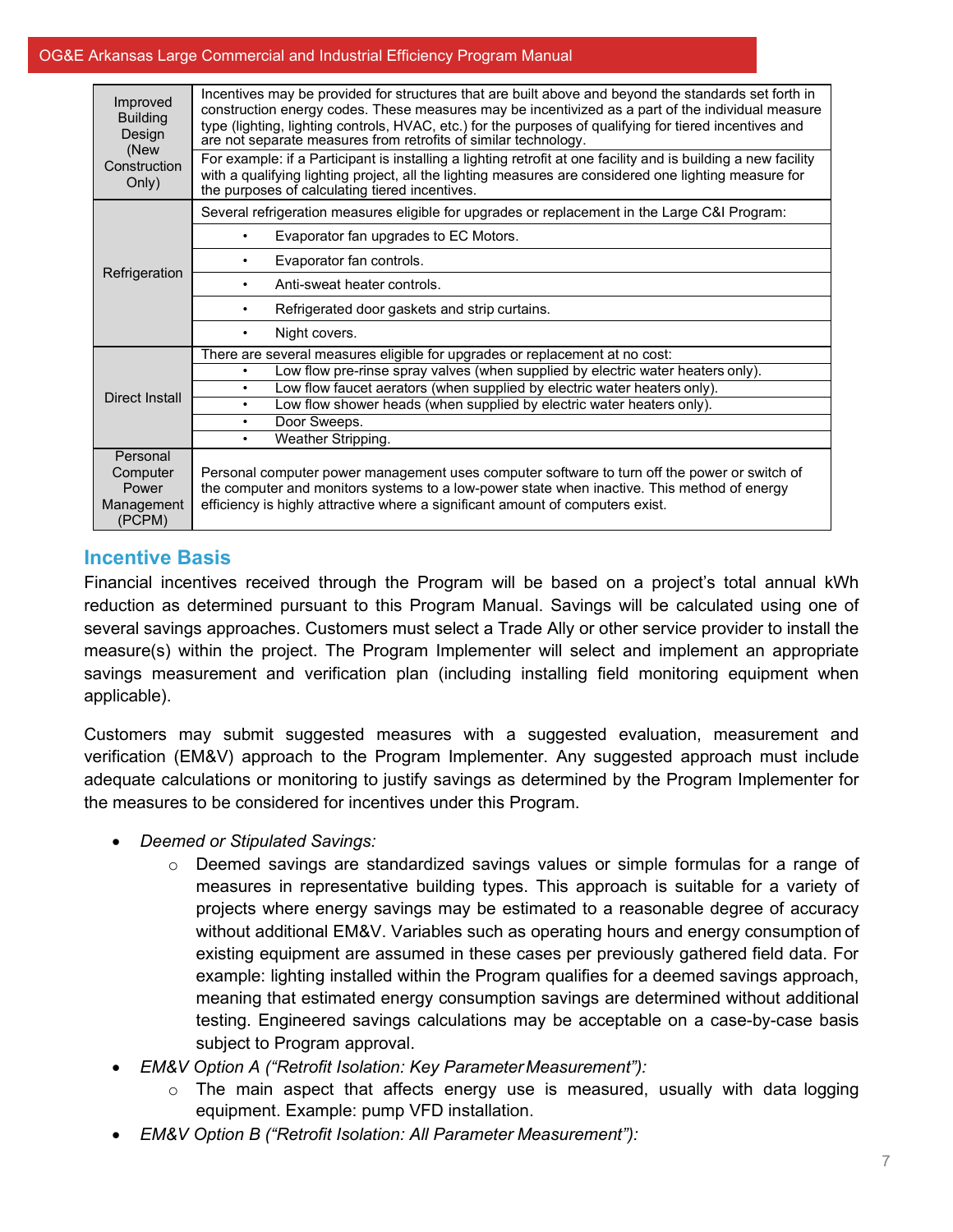- $\circ$  All aspects that affect energy use are measured. Typically, the actual energy use of the system is logged. All parameters that affect energy use (such as temperature of an HVAC system or occupancy) must be measured. For example: a project where installed equipment will have substantial interactive affects may require the use of this EM&V option.
- *EM&V Option C ("Whole Facility: Bill Analysis"):*
	- $\circ$  When savings are expected to be more than 10 percent of the whole building's energy use, Option C may be used. This option involves collecting at least a year's worth of utility bills or sub-meter data for a facility. Example: Retro-commissioning of a facility, involving numerous operational and control changes that have complex interactions.
- *EM&V Option D ("Whole Facility: Calibrated Simulation"):*
	- $\circ$  For new construction buildings or major retrofits. Instead of measuring energy use, the facility is modeled with building modeling software like eQUEST. Example: new construction project involving numerous efficiency improvements that have complex interactions.

The methodologies for savings measurement and verification described above differ in terms of detail and rigor. Some are chosen based upon the predictability of equipment operation, availability of evaluation data from previous programs and benefits of the chosen measurement and verification approach relative to its cost. Ultimately, the Program Implementer has the discretion to choose or confirm the EM&V option that shall be utilized for the Participant's project(s).

## <span id="page-8-0"></span>**NON-CASH BENEFITS OF THE PROGRAM**

## **Several non-cash benefits are available to the Participant including, but not limited to:**

During an energy assessment, the participating Trade Ally or the Program Implementer will identify opportunities to install energy saving devices with Customer permission. These devices provide Customers with instant energy savings and are installed at no cost. Some of these measures are only available for installation at sites where Customers have electric water heaters. These direct install measures include, but are not limited to pre-rinse spray valves, faucet aerators, LEDs, door sweeps, and weather stripping.

**Technical Support** – the Program Implementer may provide technical support to help you assess and evaluate various energy efficiency upgrades to determine which projects are estimated to be optimal in terms of life-cycle costs. Once you identify potential projects, you complete and submit a *Project Application* to indicate your intention to complete a project and reserve an incentive. The Program Implementer will provide the form as well as assistance in completing the form.

**Education** – if Participants choose to fund their upgrades with traditional funding sources, the Large C&I Program also offers resources that could educate senior decision makers on how to leverage outside sources of funds through performance contracts, lease-purchase agreements and third-party financing.

**Recognition** – The Program Implementer may provide news releases and other communications support to you, which are designed to inform each community about the steps you are taking to improve the energy performance of your facilities, reduce your operating costs and to use your budget dollars more efficiently.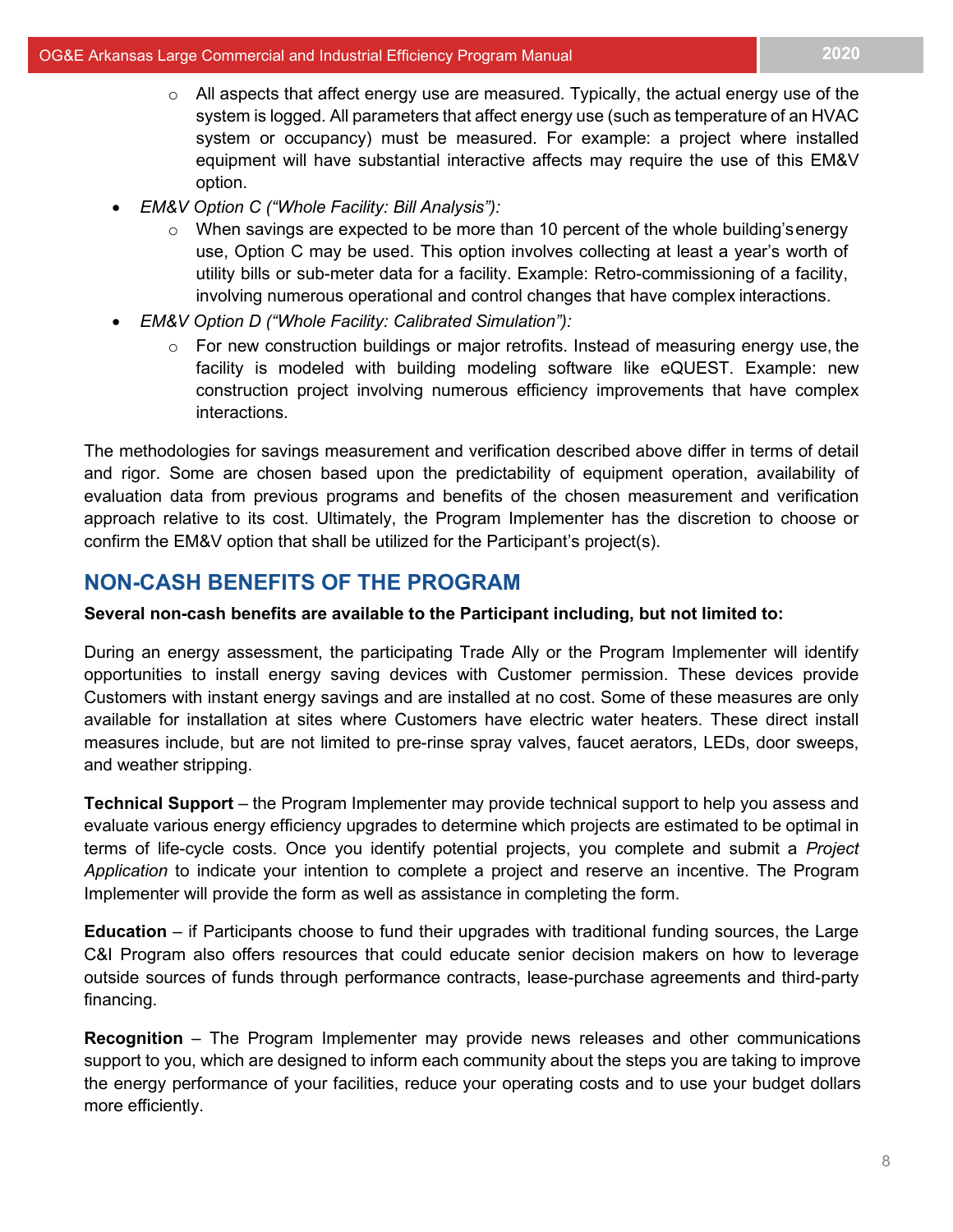## <span id="page-9-0"></span>**PARTICIPATION PROCESS**

The Program is designed to encourage Trade Allies to recruit Participants from OG&E key accounts, past Program Participants and Trade Ally references. The Program Implementer will provide a *Participation Agreement* for the Participant to enroll in the Program. The Participant must sign the *Participation Agreement* to be verified as an OG&E Arkansas Customer and enrolled in the Program. Once the signed *Participation Agreement* is received and the Participant is verified, the Program Implementer will schedule pre-installation inspections on each project, as necessary and appropriate measurement and verification efforts will occur to quantify the savings of projects where EM&V is required. Once the Participant has selected the project(s) to implement and funding has been secured, the Program will help to fill out the technical sections of the *Project Application* to reserve incentive funding.

After completing the project, the Program Implementer will schedule necessary post-installation inspections and request incentives for the Participant.

Program metrics are subject to annual review based on regulatory requirements, independent evaluation, measurement and verification and other circumstances outside the control of the Program, the Program Implementer and OG&E Arkansas reporting requirements and other documentation could change based upon this review.

After completing the project and receiving incentives, the Participant may be contacted by an independent evaluator to verify information gathered by the Program or to review on-site equipment installation. Depending on when the project was completed, the Participant may be contacted by this independent third-party evaluator in the year immediately following the year of participation for the purposes of project verification and evaluation.

#### <span id="page-9-1"></span>**Project Application Process**

For purposes of this Program, a project is defined by a set of proposed energy savings measures included in a single *Project Application*. Comprehensive projects that include a range of measure types are encouraged. The Participant first must execute the *Participant Agreement* (see Appendix A) to initiate the process. Ultimately, a *Project Application* will be completed by the Program for review and approval to move forward with the project(s). The *Project Application* is completed, executed and sent to the Program Implementer for final approval and reservation of incentive funding.

All projects must pass a cost-effectiveness test to be eligible for incentives. To evaluate this, all project costs must be submitted to the Program Implementer before incentive funding can be applied for and reserved. This includes the cost of the equipment and its installation.

### <span id="page-9-2"></span>**Incentive Reservation/Application Process**

Upon receipt of a signed *Project Application*, the Program Implementer will review the application for completeness and eligibility then send notice stating that incentive funding has been reserved for the project(s). The Program Implementer will contact the Participant to schedule a pre-installation inspection of facilities, as needed, for purposes of confirming the information that is submitted in the *Project Application*. The anticipated project completion date must be communicated to the Program Implementer, which will provide adequate time for final project verification and post-installation inspection prior to receiving the incentive payment. The completion date of a project should not extend beyond December  $10<sup>th</sup>$  of the current Program year unless approved in writing by the Program Implementer. If oversubscription to the Program should arise, Participant projects will be placed on a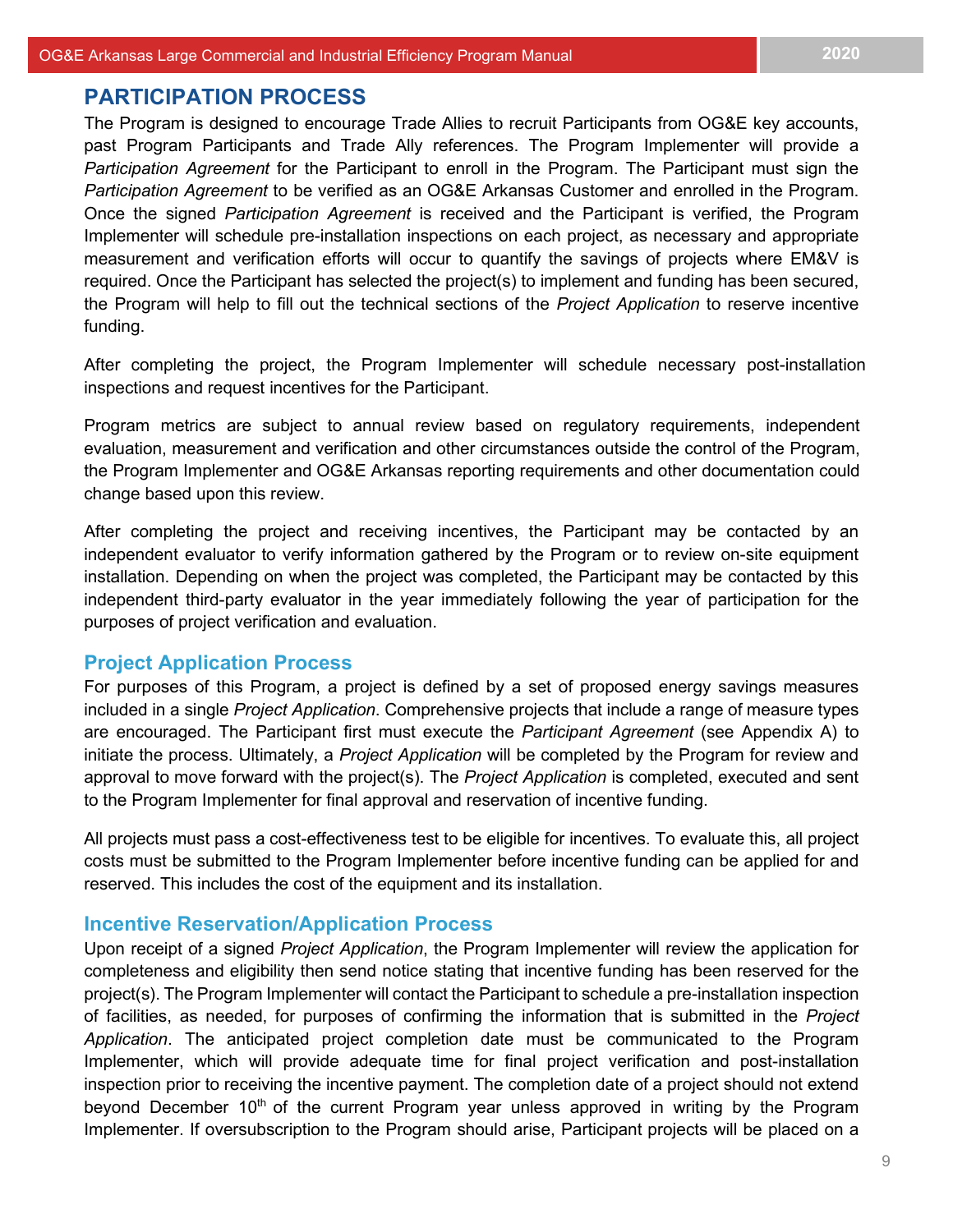waiting list in the order of when the *Project Application* was received.

Participant projects on the waiting list may be funded in the current Program year if other projects for which funding were reserved are cancelled or funds become available. Projects on the waiting list may be selected by the Program Implementer for funding in any manner that benefits the Program or meets statutory requirements.

Projects completed but not funded in a Program year are eligible to reserve funding for the following Program year. Typically, carry-over projects are given 1<sup>st</sup> priority for funding in the new Program year.

## <span id="page-10-0"></span>**Incentive Payment Process**

**Deemed savings projects:** Participants may receive an incentive payment representing 100 percent of the final calculated incentive amount set forth in the confirmed *Project Application* after the project(s) are installed, documented and verified. Participants are encouraged to contact the Program Implementer prior to installation of additional measures not identified in pre-installation inspections to determine whether additional funds may be available. Incentive funds exceeding the estimated amount may be paid based on final calculated savings only if the Program is not fully subscribed at the time of project completion.

**EM&V projects:** Participants will initially receive 40 percent of the total estimated incentive amount set forth in the confirmed *Project Application* after the project(s) are installed, documented, and verified. The remaining balance of the incentive will be calculated based on the final EM&V report and will be paid once the EM&V efforts are complete. To the extent that additional measures are installed that were not identified in the application and confirmed by the pre-installation inspection, Participants may be eligible for additional incentive funds. Participants are encouraged to contact the Program Implementer prior to installation of such additional measures to determine whether additional funds may be available. Incentive funds exceeding the estimated amount will be paid based on final calculated savings only if the Program is not fully subscribed at the time of project completion.

## <span id="page-10-1"></span>**Limits on Participation**

To ensure incentives are available for multiple projects, you and your affiliates may not receive more than 25 percent of the OG&E Commercial Energy Efficiency Program (CEEP) incentives budget in a single Program year. Large projects that may exceed the 25 percent of CEEP budget per Program year cap should be planned in phases.

Large project work must be completed in a single program year and all required documents received by the program team. However, incentive payments may be split into an initial 60% of the total incentive in the current program year and 40% in the following program year. When possible, higher percentages of initial payments may be made when doing so does not jeopardize the intent of the program. Split payments may be necessary to ensure multiple projects for multiple customers are paid in a single program year.

If the Program is not fully subscribed by July 1st of the current Program year, the Program Implementer may waive the cap to ensure the Program is fully subscribed. See the figure below for more details on the Program process, which does not include the third-party Evaluation, Measurement & Verification. The Program process flow chart below illustrates contact points and responsibilities of each party involved in the process.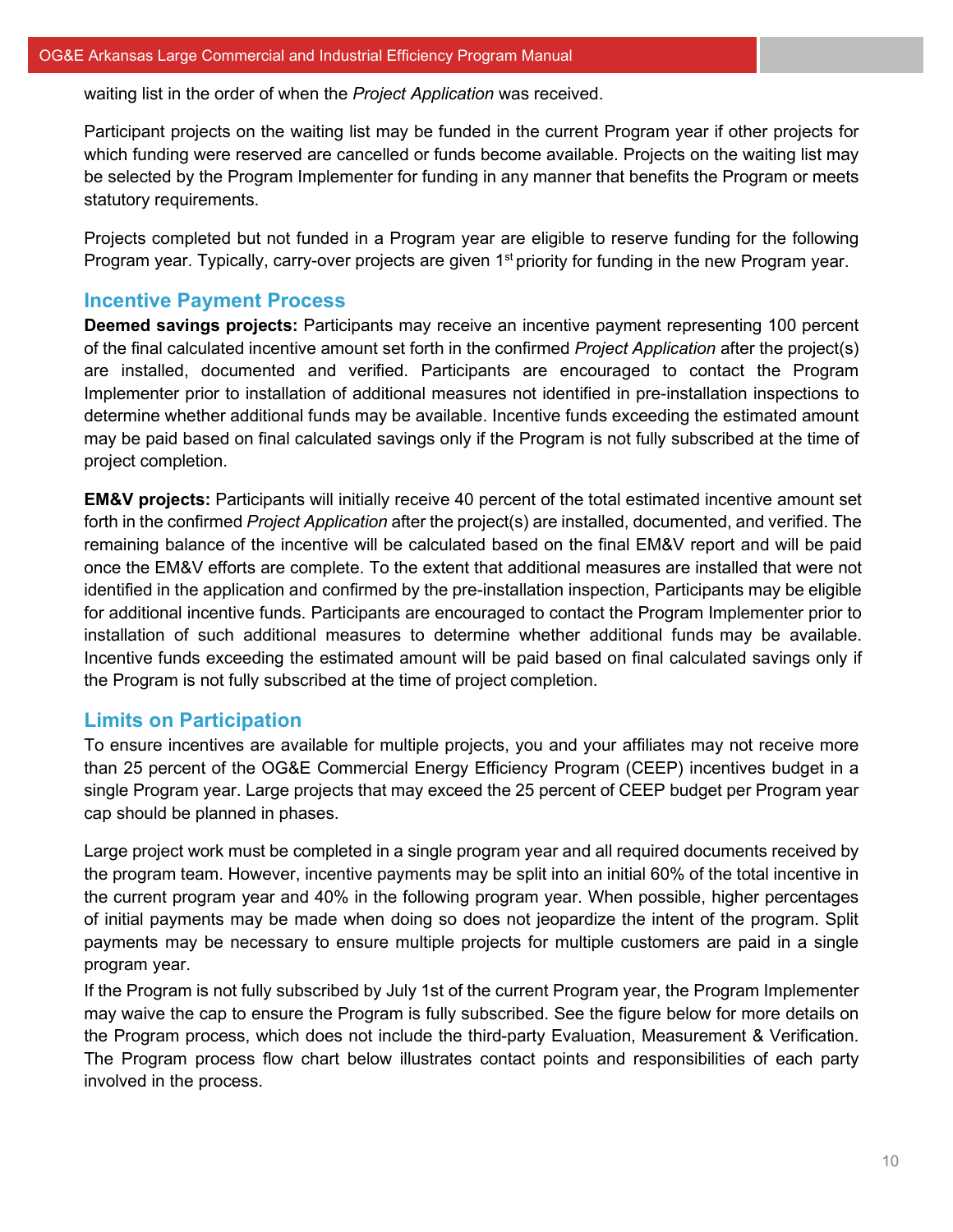## <span id="page-11-0"></span>**Program Process**

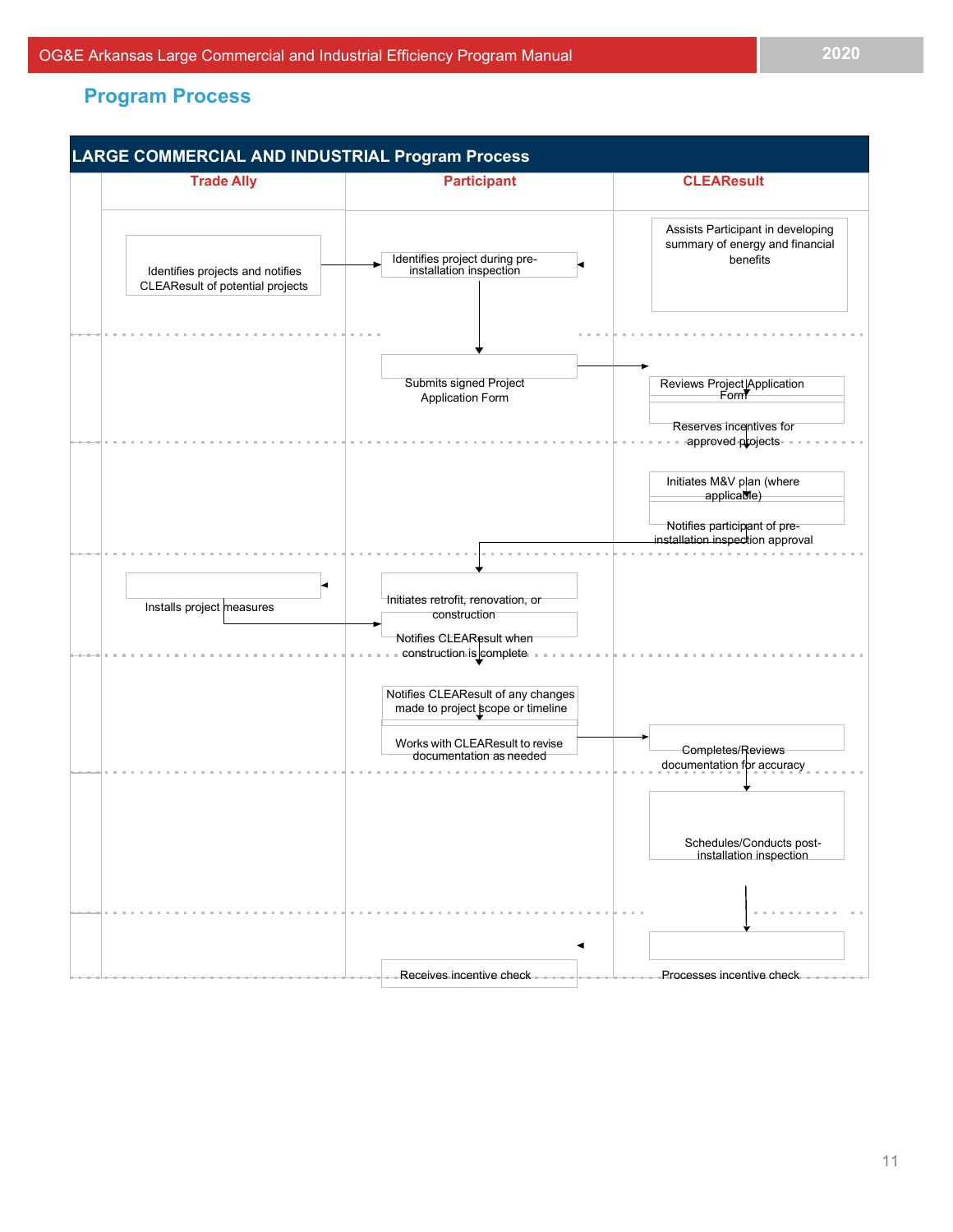## <span id="page-12-1"></span><span id="page-12-0"></span>**QUALITY MANAGEMENT PROCESS (QAQC)**

## **Quality Assurance (QA)**

| <b>Program Process Trainings</b><br>(QA) | Trade Allies that choose to participate in the Program will<br>attend training that explains the Program process and<br>technical aspects of participation. Where the installing<br>contractor has chosen not to participate as a Trade Ally in<br>the Program, the Program Implementer will work with<br>Participants to ensure that all steps are taken to receive an<br>incentive. |
|------------------------------------------|---------------------------------------------------------------------------------------------------------------------------------------------------------------------------------------------------------------------------------------------------------------------------------------------------------------------------------------------------------------------------------------|
| <b>Application Review</b><br>(QA)        | Incomplete Project Applications will be rejected and sent<br>back to the Participant for completion. A project may not<br>receive a reservation of incentive funding notice until the<br>Project Application is completed appropriately and<br>confirmed by the Program Implementer.                                                                                                  |

## <span id="page-12-2"></span>**Quality Control (QC)**

| Post-Installation Inspections<br>(QC) | Completed projects will be subject to a pre- and post-<br>installation inspection. If the project fails installation<br>inspection, additional inspections will be conducted to<br>determine whether there is reasonable assurance that the<br>project has been documented and that the actual savings<br>can be verified. Adjustments to the Project Application |
|---------------------------------------|-------------------------------------------------------------------------------------------------------------------------------------------------------------------------------------------------------------------------------------------------------------------------------------------------------------------------------------------------------------------|
|                                       | may be required. Depending on the discrepancies found,<br>the incentive amount may increase or decrease.<br>Depending on the discrepancies found, the incentive<br>amount may be adjusted.                                                                                                                                                                        |

## <span id="page-12-3"></span>**ADDITIONAL NOTICES AND DISCLAIMERS**

## **OG&E Arkansas and CLEAResult**

The selection of a Trade Ally to perform work is the sole decision of the property owner, customer or authorized lessee/occupant. Although a list of approved Trade Allies is prepared in connection with this Program, inclusion of a contractor in the approved Trade Ally list for the Program does not constitute an endorsement by OG&E or CLEAResult of any product, individual or company.

Work performed by Trade Ally is not guaranteed or subject to any representation or warranty either expressed or implied or otherwise by either OG&E or CLEAResult. Neither OG&E nor CLEAResult makes any guarantee or any other representation or warranty, expressed or implied or otherwise, as to the quality, cost, or effectiveness of any product(s) provided or work(s) performed by any Trade Ally by any such Trade Ally's employees, subcontractors or suppliers

Energy efficiency gains are subject to several variable conditions and circumstances. While it is the intent of the Program to achieve energy efficiencies at your facilities neither OG&E nor CLEAResult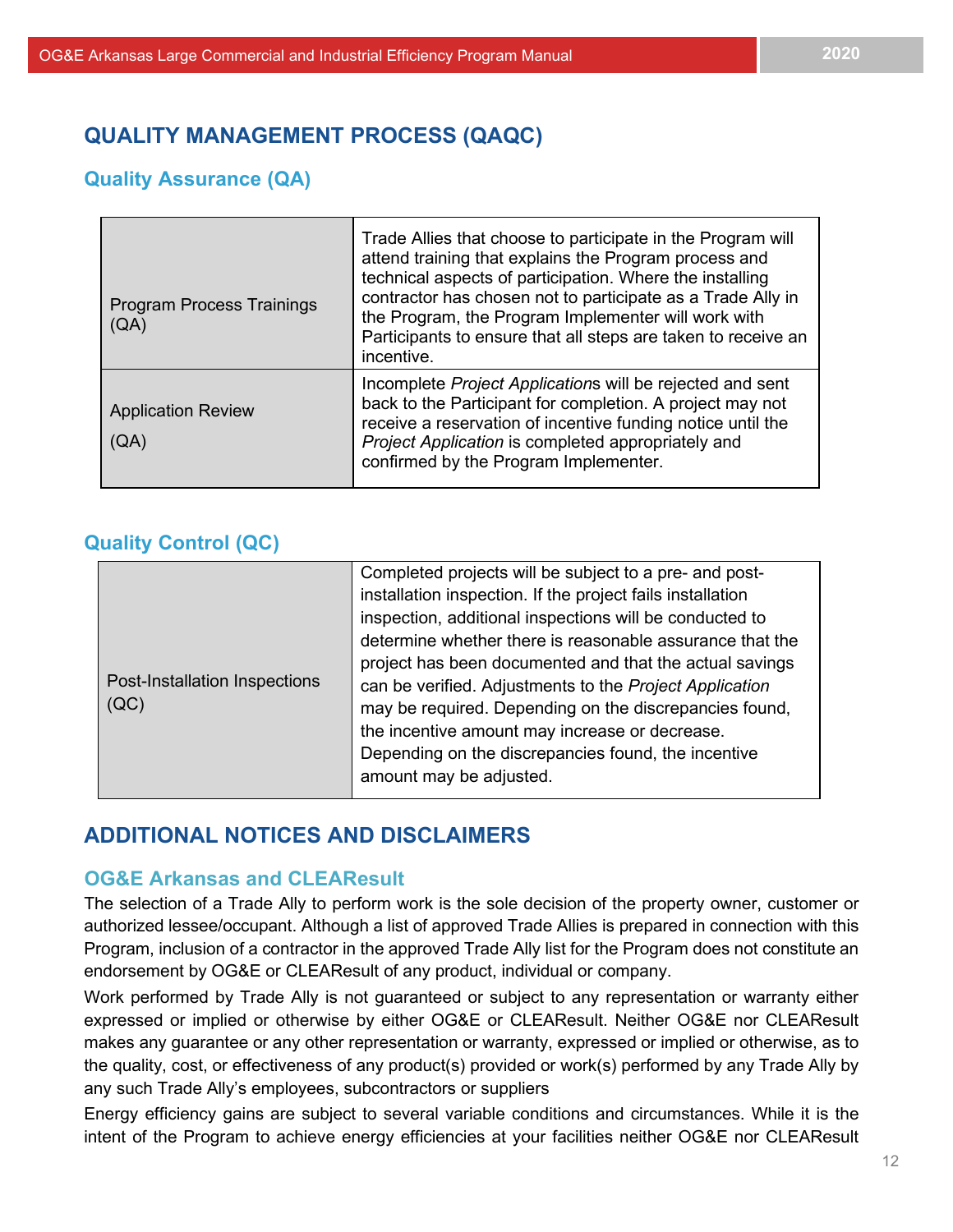guarantees or warrants that any specific energy efficiency gains will be achieved for a customer under the Program.

## **Participating Trade Allies**

Each Participating Trade Ally shall, to the fullest extent allowed by applicable law, indemnify, protect and hold harmless CLEAResult, OG&E, their affiliates, their contractors and each of their officers, directors, control persons, employees, agents and representatives (all of the foregoing being herein referred to, individually and collectively, as the "Indemnities") from and against any and all losses, damages, claims, liabilities, costs and expenses (including attorney's fees) that may be imposed on, incurred by, or asserted against the Indemnities or any of them by any party or parties (including, without limitation, a governmental entity), caused by, arising from, relating to or in connection with, in whole or in part, directly or indirectly: (a) such participating Trade Ally's breach of any provision of its Trade Ally Agreement (b) such participating Trade Ally's act or omission that results directly or indirectly in any property damage, personal injury or death in connection with the performance of any work by such participating Trade Ally, (c) any violation of law by such participating Trade Ally or (d) the treatment, storage, disposal, handling, transportation, release, spillage or leakage by such participating Trade Ally of any hazardous substance in any form. **THIS INDEMNITY SHALL APPLY EVEN IN THE EVENT OF THE CONCURRENT NEGLIGENCE, ACTIVE OR PASSIVE, OF ANY OR ALL INDEMNITEES.**  Indemnities, respectively, at their option exercisable by written notice to such participating Trade Ally, may require such participating Trade Ally to defend any or all suits or claims concerning the foregoing.

## <span id="page-13-0"></span>**DEFINITIONS**

**Custom Measure:** An energy efficiency measure that does not have a prescriptive calculation methodology. This type of measure requires evaluation, measurement and verification to accurately quantify demand and energy savings.

## **EE:** Energy Efficiency

**EM&V:** Evaluation, measurement and verification

**Facility Assessment:** A preliminary facility walkthrough performed by Program Implementer or a Trade Ally to determine energy savings opportunities. An assessment does not necessarily provide adequate inspection documentation and additional on-site verification may be required for identified energy efficiency projects.

**Incentive:** A one-time payment to the Participant (or a designated assignee) for energy efficiency projects completed through the Program.

**Incentive Rate:** A defined value of incentive dollars on a per unit basis to calculate total incentive.

**kW:** The abbreviation for kilowatt (equal to 1,000 watts), which is the unit of measurement for electrical demand or power.

**kWh:** The abbreviation for kilowatt-hour, which is the unit of measurement for electrical energy use. One kWh is the amount of energy consumed using one kW for one hour.

**Measure:** A single proposed energy efficiency improvement, at either a single facility or multiple facilities.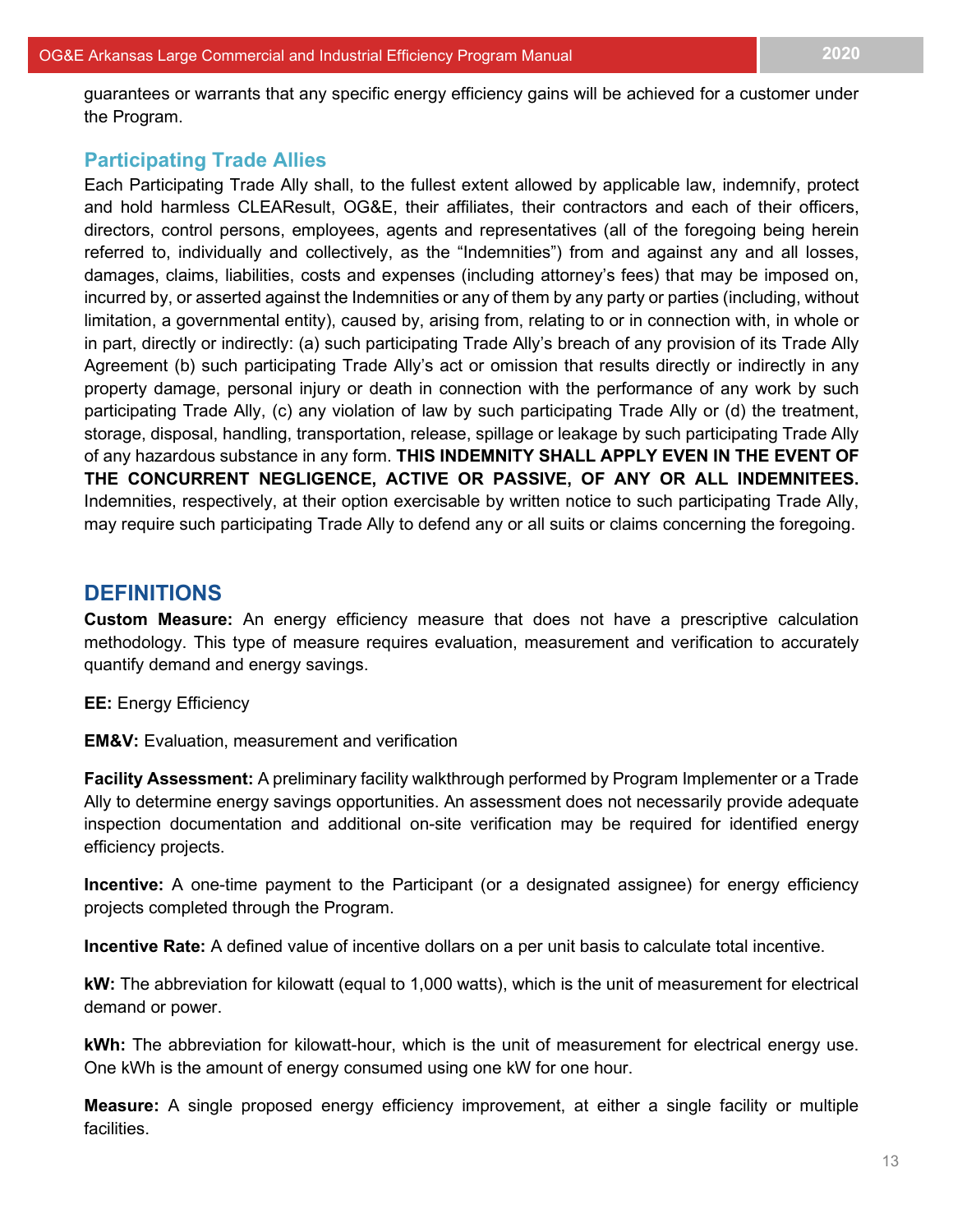**Measurement and Verification:** A process of observation and measurements that establish energy use of a proposed energy efficiency measure for both pre-retrofit and post-retrofit conditions that allows the calculation of energy savings. This process may also require gathering data on correlating factors for a specific system or facility, such as production, occupancy, operating hours, or similar metrics.

**Participant:** Any non-residential, non-school, or non-government OG&E Arkansas customer that has enrolled in the energy efficiency programs who will exert best efforts to approve, fund, and install projects during the Program year.

**Participation Agreement:** A document that once submitted by the Participant will enroll them into the OG&E Arkansas Programs, allow Program Implementer to verify eligibility, and permit appropriate Program follow-up.

**Pre-Installation Inspection:** A facility walkthrough performed by Program Implementer prior to implementation of energy efficiency projects to verify and document proposed or identified energy efficiency upgrades within a Participant's facility.

**Prescriptive Measure:** An energy efficiency measure that has a prescriptive calculation methodology, given in the Arkansas TRM (Technical Reference Manual). This type of measure does not require measurement and verification.

**Post-Installation Inspection:** A facility walkthrough performed by Program Implementer or Program Evaluators after implementation of energy efficiency projects to verify and document proposed or identified energy efficiency upgrades within a Participant's facility.

**Program Evaluator:** An independent party that reviews the documentation and calculations completed by the Program Implementer and provides technical guidance on the Program.

**Program Implementer:** Technical and administrative consultants hired by the Program Sponsor to operate the energy efficiency programs.

**Program Sponsor:** The electric utility funding and operating an energy efficiency program.

**Project:** A planned set of energy efficiency measures for a single Participant (at either a single facility or multiple facilities) as proposed by Program Implementer or a Trade Ally.

**Project Application:** A document provided by the Program Implementer and executed by the Participant that outlines the proposed energy efficiency measures, the estimated savings, and the project incentive. Approval of a project recorded on this form by the Program Implementer will reserve the listed incentive for the Participant.

**Tier:** A unique measure (or combination of measures) that when evaluated for an energy efficiency project, may provide enhanced incentive rates for comprehensive projects.

**Trade Ally:** A contractor, supplier, or industry professional seeking to adapt their business model to utilize the energy efficiency programs to promote energy efficiency projects.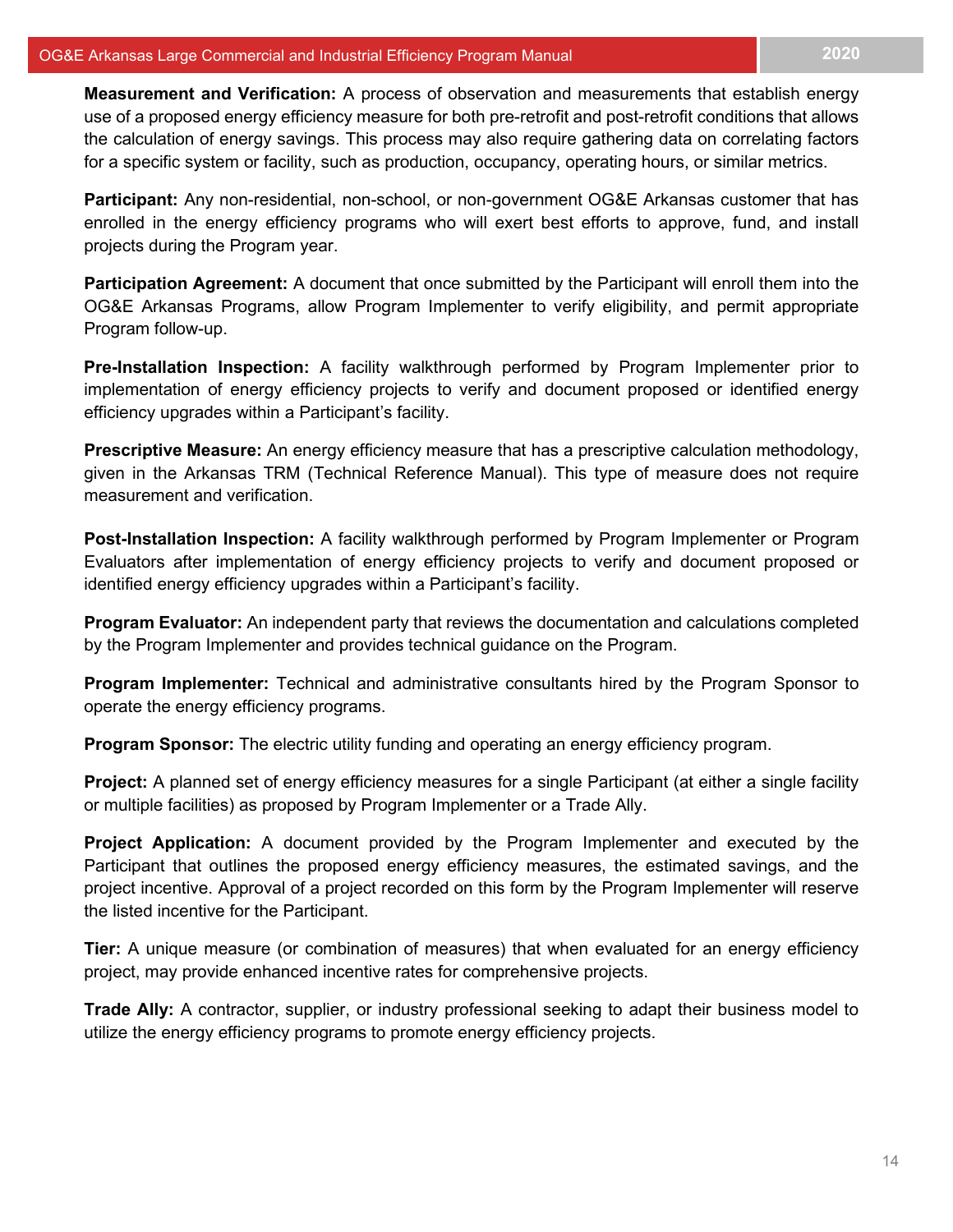## <span id="page-15-0"></span>**FREQUENTLY ASKED QUESTIONS (FAQS)**

#### **What is the Large Commercial and Industrial Program?**

The Large Commercial and Industrial Program is designed for local public entities that receive retail electric service in the OG&E Arkansas territory. The Program helps senior managers and facility managers operate buildings more efficiently by understanding the technical and financial benefits of investing in energy efficiency and developing a plan to make energy efficiency improvements.

#### **Who is Eligible for the Large Commercial and Industrial Program?**

Any local public entity customer receiving retail electric service from OG&E Arkansas is eligible for the Large Commercial and Industrial Program whose facilities are not considered residential, owned/operated by a school or owned/operated by a government. A customer is defined by a single Tax ID number. Multiple locations of an organization are considered a single customer, regardless of how many OG&E Arkansas account numbers they may have.

#### **How Does a Customer Enroll to Participate in the Program?**

To join the Large Commercial and Industrial Program, the participating local public entity signs a *Participation Agreement*. The *Participation Agreement* describes Program commitments required of the Participant, which includes agreement to the conditions and processes set forth in the Program Manual. The Program Implementer will contact Participants who submit the *Participant Agreement* to provide the Participant with details on Program participation, benefits, and requirements and to begin the Program process.

#### **Who Decides What Energy Efficiency Technologies to Install or Who is to Install Them?**

The Participant is the sole determinant for what energy efficiency measures are implemented and how they are implemented. The Program does not provide installation of energy efficiency measures and is neutral on whether the work is performed by a customer's employees or by a Trade Ally.

#### **How are Energy Efficiency Opportunities Determined?**

The Program Implementer, Program Sponsor or Trade Ally will perform a project pre-inspection that will identify potential upgrade measures that may be funded by the Program. The Participant will determine which energy efficiency measures are implemented.

#### **How Much Time Should I Expect to Invest in the Program?**

The amount of time Participants are engaged in the Program is directly related to the benefit Participants realize. It is expected that 30-50 hours on average are spent by Participants over the course of a year.

#### **What are the Incentives?**

Non-cash benefits, such as energy measure identification, benchmarking, calculations support and assistance, public relations and EM&V of completed projects are available. Cash incentives for eligible energy efficiency measures are based on (kWh) energy reductions and are listed in this document.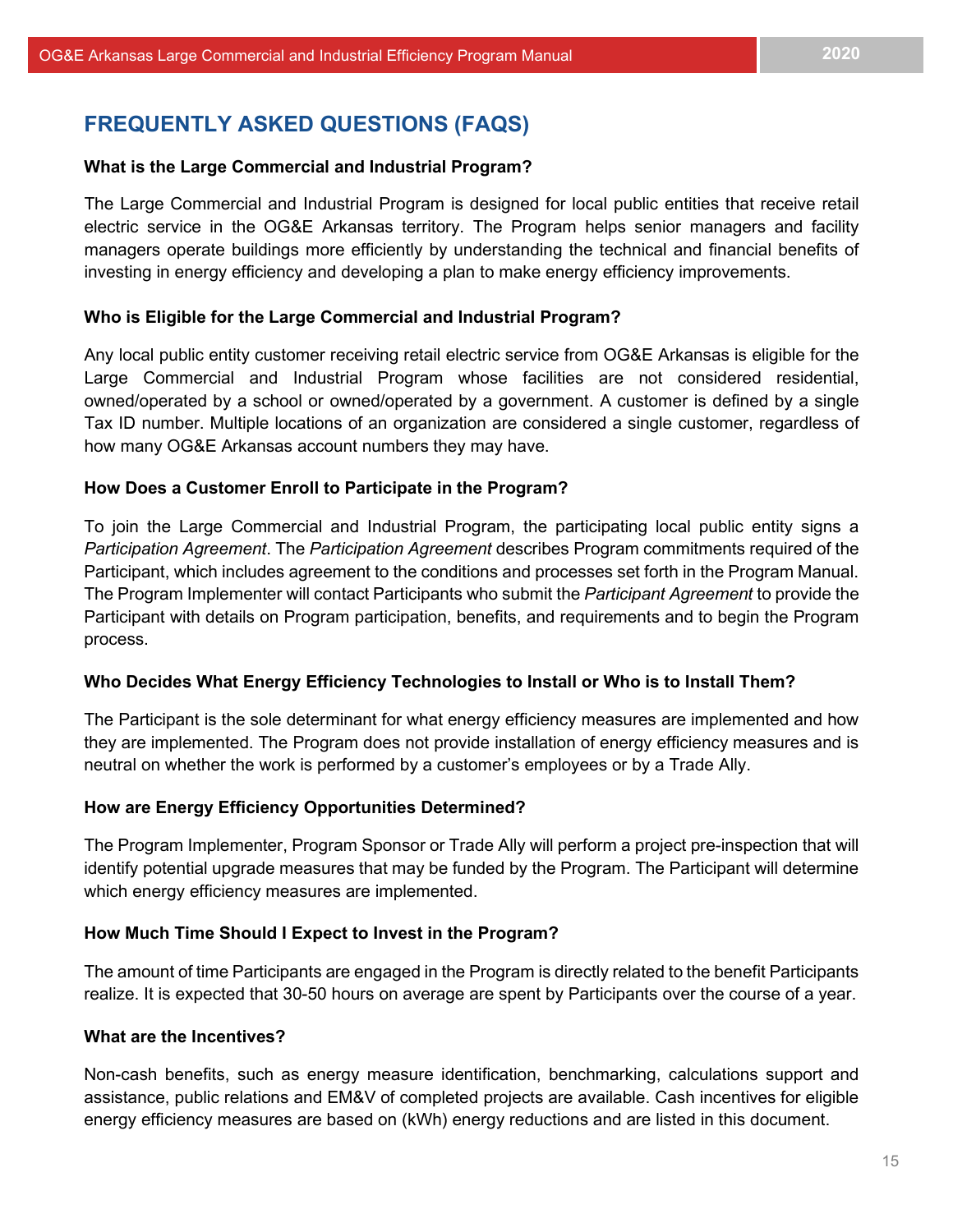## <span id="page-16-0"></span>**APPENDIX**

## <span id="page-16-1"></span>**Appendix A: Participant Agreement**

# OG&F ARKANSAS ACCEPTANCE OF AGREEMENT

OG&E Arkansas (OG&E AR) has contracted with CLEAResult to sponsor, promote and administer the Large Commercial & Industrial, Schools and Government, and Small Business Programs.

herein referred to as "Participant") recognizes that it is a willing participant of these Programs, which are designed to help lower OG&E AR utility bills and free up operating dollars.

This Participant Agreement reflects the voluntary collaboration between your organization and the OG&E AR - sponsored Programs mentioned above. The terms below detail the general commitments of the Participant in order to improve the energy efficiency of their facilities. Please note that specific terms and conditions of each Program is more fully described in the applicable Program Manual. The applicable Program Manual will be available for the Participant once the Program Administrator has selected the appropriate Program options for a specific Participant.

The Program Administrator agrees to provide services to the Participant with the understanding that the Participant will exert its best efforts to implement costeffective energy efficiency recommendations. Projects submitted to the program must be completed and submitted to CLEAResult by no later than December 10th of the appropriate program year to receive incentive funds and allow time for post-installation inspections.

To participate in this Program, you will need to understand and agree to these terms:

- 1. Participant acknowledges that the appropriate Program Manual may be made available and that they will abide by the terms and processes set forth in this document.
- 2. Participant will identify a contact person to work with the Program throughout the term of this Agreement. They will work with the Program to identify, assess and implement cost-effective energy efficiency measures.
- 3. The Program will reserve incentive funds for eligible energy-saving projects and will pay the Participant monetary incentives based on projects completed within each Program year.
- 4. Participant will make its best effort to complete and submit relevant Project Application forms, including necessary supporting documentation for each project, in a timely manner. The Project Application process is required in order to reserve financial incentives for projects.
- 5. Participant acknowledges that, as part of its participation in these Programs, it will maintain eligibility to receive Program services and incentives from the date of this Participation Agreement until December 31\* of the appropriate program year.

By endorsing below, your organization accepts this agreement with OG&E Arkansas This Agreement should be signed by your organization's Director, President or similar executive authorized to enter into such agreements. If Participant wishes to end its participation in these Programs, it may do so at any time by providing the Program Administrator written notice of its intentions.

| Organization:      |       | Title:     |        |          |  |
|--------------------|-------|------------|--------|----------|--|
| <b>First Name:</b> |       | Last Name: |        |          |  |
| Address:           | City: |            | State: | ZIPCode: |  |
| Telephone:         |       | Email:     |        |          |  |
| Account Number*:   |       | TaxID:     |        |          |  |
| Signature:         |       | Date:      |        |          |  |

Please sign and email to commercial.ar@oge.com

\*If you have more than one account number, please provide a separate list of buildings, physical addresses and account numbers.



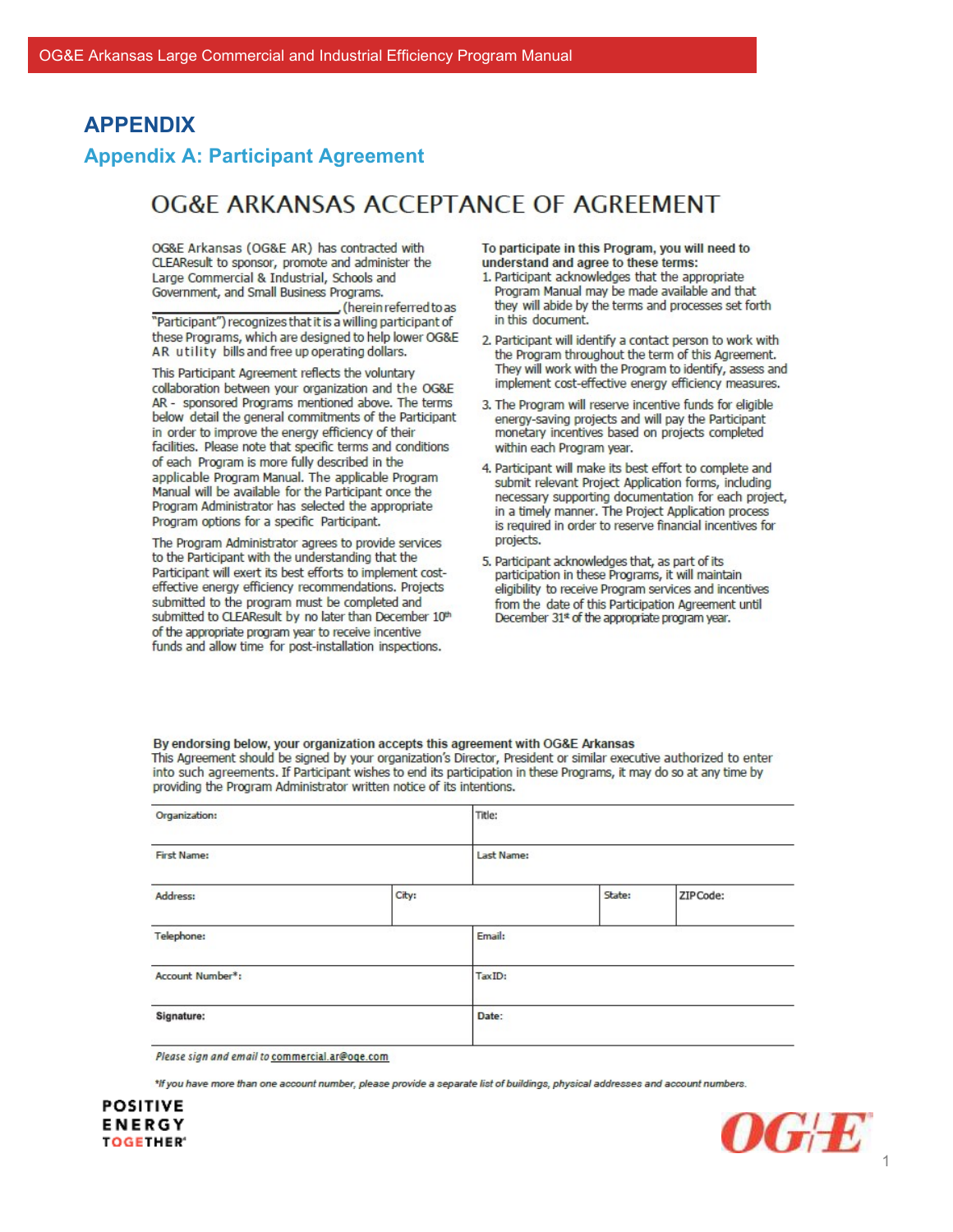## <span id="page-17-0"></span>**Appendix B: Project Application Form**

Oklahoma Gas & Electric (OG&E AR) is proud to offer the Commercial Energy Efficiency Program (herein referred to as "program") for the purposes of improving the energy efficiency of commercial customers located with its Arkansas service territory. OG&E AR has contracted with CLEAResult to implement the program.

\_\_\_\_\_\_\_\_\_\_\_\_\_\_\_\_, (herein referred to as "Customer") recognized that it is a willing participant of the program designed to help reduce energy bills for their facilities, reducing operating costs and improving the usability and comfort of their facilities. This *Project Application* reflects the binding commitment between your organization and the program and details the commitments of each party in order to improve energy efficiency in your facilities. The execution of this agreement reserves incentive funds for the project detailed herein until end of program year. Projects must be completed and submitted no later than *December 15th of the current program year*.

#### **TO PARTICIPATE IN THE PROGRAM, YOU UNDERSTAND AND AGRTEE TO THE FOLLOWING TERMS:**

- 1. Only project sites served by OG&E AR are eligible for inclusion on the application.
- 2. Customer acknowledges that the appropriate Program Manual may be made available and that they will abide by the terms and processes set forth in the Program Manual.
- 3. Customer will identify a contact person to work with the program throughout the term of this agreement. He or she will work with the program to identify, assess, and implement costeffective energy efficiency measures.
- 4. Customer will provide access to facilities for the purposes of pre-inspection and post-inspection for the purpose of energy savings verification.
	- a. For retrofit projects, a pre-installation inspection must pass before any installations work has begun.
	- b. For new construction projects, Customers must submit construction drawings or similar (in electronic, PDF file format) to CLEAResult for review.
- 5. The program will reserve incentive funds for eligible energy-saving projects and will pay the Customer monetary incentives based on project completed within the program year. Approval of *Project Application* forms and resulting reservations of incentive funds are solely within the discretion of the program. Incentive funds estimated in this form are not officially reserved until the program has approved them and notified the Customer. Funds are reserved for 90 calendar days. After 90 calendar days, the funs reserved for the project may be redistributed to other projects. A request to waive the 90-day calendar requirement must be submitted in writing to CLEAResult. OG&E AR may review waiver requests and grant a waiver based on extenuating circumstances.
- 6. Customer will make its best effort to complete and submit relevant *Project Application* forms, including necessary supporting documentation, in a timely manner. The project application process is required in order to reserve financial incentives for a project.
- 7. Customer will allow the program to use Customer's name to promote enrollment to entities, including the general public, potential program participants, utilities, as well as federal, state, or local entities.
- 8. Customer acknowledges that, as part of its participation in the program, it will maintain eligibility to receive program services and incentives from the date of the Participation Agreement until December 15<sup>th</sup> of the current program year.
- 9. Customer agrees to submit the CLEAResult a copy of the original invoice for equipment cost, labor, and other costs associated with the project.
- 10. If Customer uses internal labor and it therefore not invoices for labor, Customer will submit to CLEAResult a copy of the equipment invoice and an estimate of internal labor hours spent.
- 11. The incentive funds offered under the program are limited to a program budget. If the program's budget is full reserved, *Project Application* forms will be placed on a waitlist. When/if additional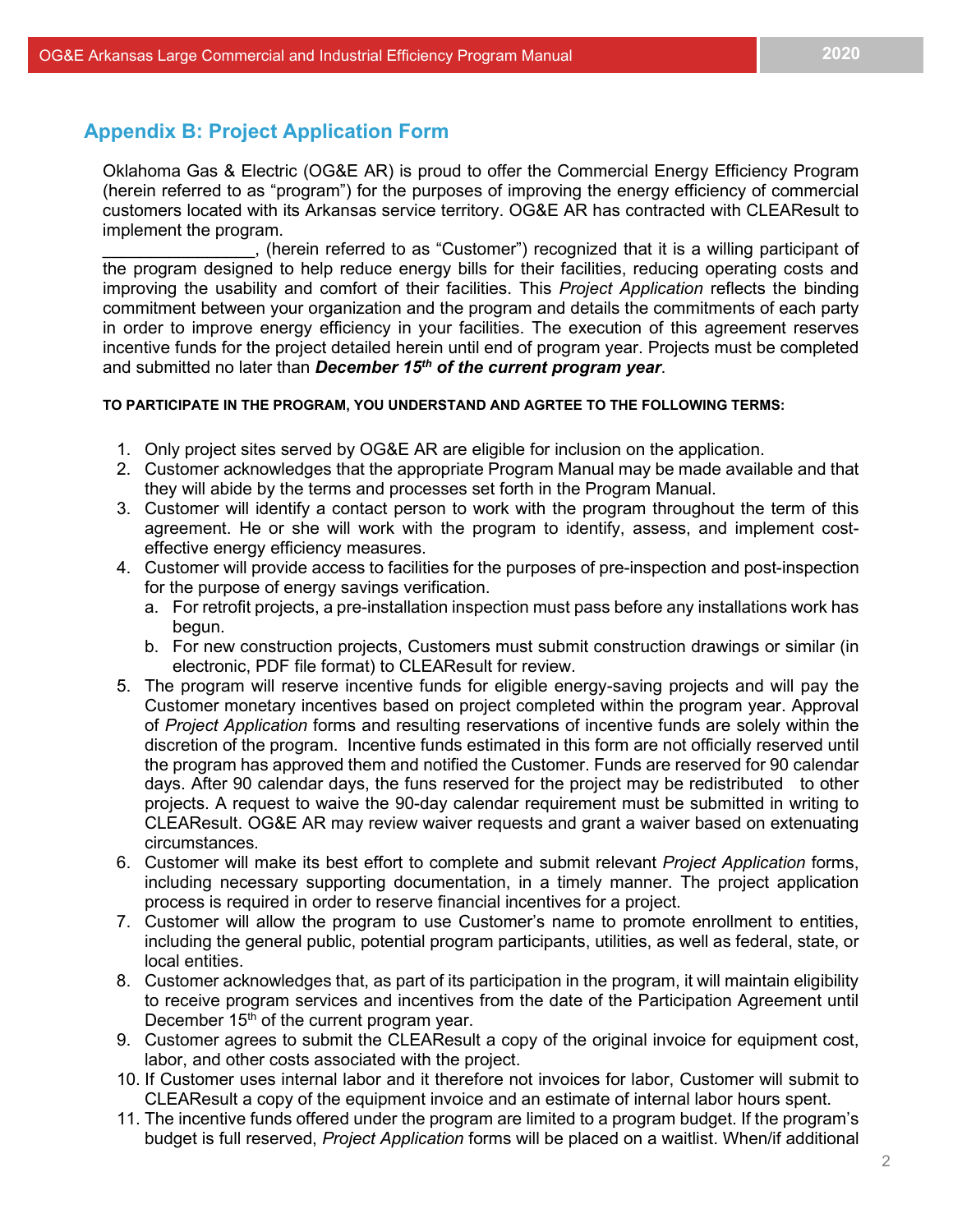budget becomes available, waitlisted forms will be reviewed based on the date of receipt by CLEAResult.

12. The program is not under any obligation to provide Customer with more incentives than the amount reserved by the *Project Application* form for any project, even if Customer achieves greater energy savings by the project than what were estimated. However, if budget is available when a project achieves greater energy savings than estimated, the program has the option to pay Customer more than the amount reserved, up to the incentive calculated by the achieved energy savings.

## **ACCEPTANCE OF AGREEMENT**

By signing below, your organization accepts the agreement with the Commercial & Industrial Program sponsored by OG&E AR. This agreement should be signed by your organization's owner, facilities manager, energy director, or other representative authorized to enter into said agreement.

| <b>Customer Printed Name:</b> |  |
|-------------------------------|--|

Title: \_\_\_\_\_\_\_\_\_\_\_\_\_\_\_\_\_\_\_\_\_\_\_\_\_\_\_\_\_\_\_\_\_\_\_\_\_\_\_\_\_ Date: \_\_\_\_\_\_\_\_\_\_\_\_\_\_\_\_\_\_\_\_\_\_\_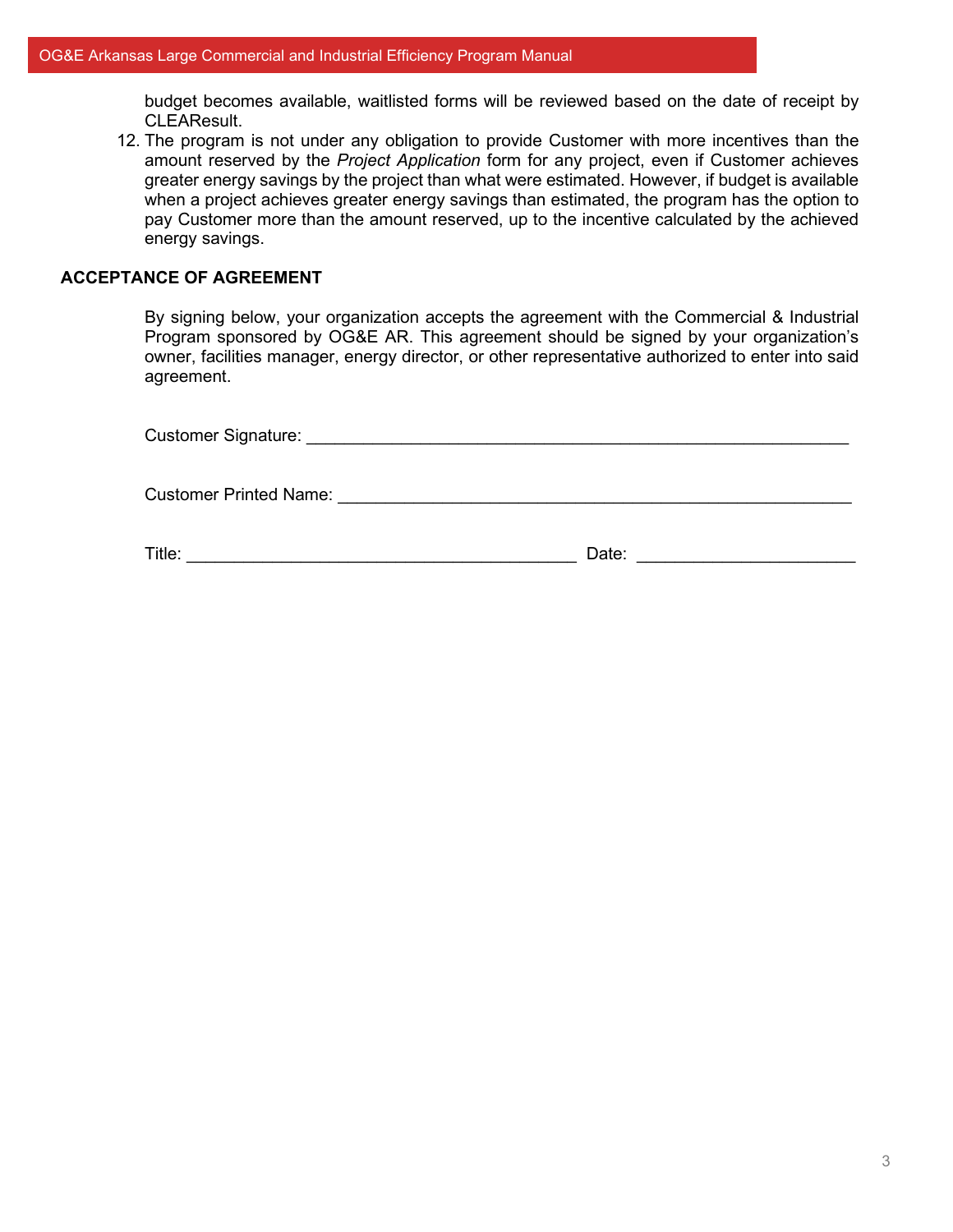## Section 1: General Information

| <b>Customer Information</b>                                |                                                       |                                                                                                      |                       |                         |      |  |
|------------------------------------------------------------|-------------------------------------------------------|------------------------------------------------------------------------------------------------------|-----------------------|-------------------------|------|--|
| <b>Application Date:</b>                                   |                                                       |                                                                                                      | OG&E AR<br>Account #: |                         |      |  |
| Company/Customer Name:                                     |                                                       |                                                                                                      |                       |                         |      |  |
| <b>Contact First Name:</b>                                 |                                                       |                                                                                                      | Last Name:            |                         |      |  |
| City:                                                      |                                                       |                                                                                                      | State:<br>Zip:        |                         |      |  |
| Primary Phone:                                             |                                                       |                                                                                                      |                       | Secondary Phone:        |      |  |
| E-mail Address:                                            |                                                       |                                                                                                      |                       |                         |      |  |
| Project Site Address:                                      |                                                       |                                                                                                      |                       |                         |      |  |
| City:                                                      |                                                       |                                                                                                      | State:                |                         | Zip: |  |
| <b>Project Information</b>                                 |                                                       |                                                                                                      |                       |                         |      |  |
| Project Name:                                              |                                                       |                                                                                                      |                       |                         |      |  |
| Project Type:                                              |                                                       | $\Box$ New Construction<br>$\Box$ Retrofit                                                           |                       |                         |      |  |
| <b>Facility Type:</b>                                      |                                                       | □ Manufacturing □ Warehouse □ School □ Government<br>$\Box$ $\Box$ $\Box$ $\Box$                     |                       |                         |      |  |
| <b>Total Weekly Hours of</b><br><b>Facility Operation:</b> |                                                       |                                                                                                      |                       |                         |      |  |
| Please select project type. Check all that apply.          |                                                       |                                                                                                      |                       |                         |      |  |
| $\Box$ Air Compressor                                      | $\Box$ Chiller                                        | $\Box$ Pump                                                                                          | $\Box$ Fan            | □ HVAC                  |      |  |
| $\Box$ Lighting                                            | $\Box$ Refrigeration $\Box$ Controls<br>$\Box$ Motors |                                                                                                      |                       |                         |      |  |
| $\Box$ Other:                                              |                                                       |                                                                                                      |                       |                         |      |  |
|                                                            |                                                       | Briefly describe the project and quantity of proposed installations:                                 |                       |                         |      |  |
|                                                            |                                                       |                                                                                                      |                       |                         |      |  |
|                                                            |                                                       | What are the estimated installation starting and completion dates:                                   |                       |                         |      |  |
| Start Date:                                                |                                                       |                                                                                                      |                       | <b>Completion Date:</b> |      |  |
|                                                            |                                                       | Has an energy savings analysis been conducted on the project? If yes, please complete the following: |                       |                         |      |  |
| kWh Savings:                                               |                                                       |                                                                                                      | kW Savings:           |                         |      |  |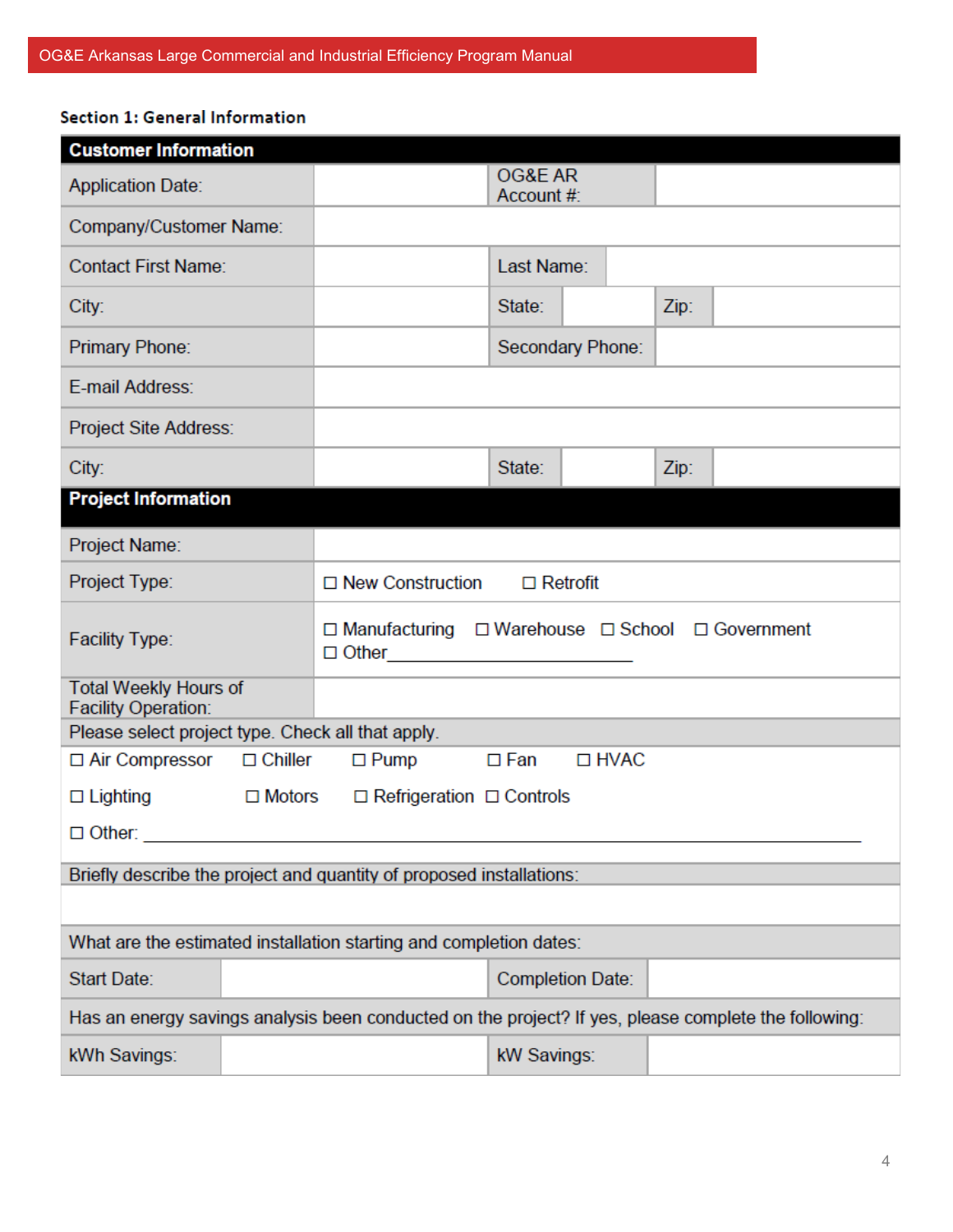| <b>Installation Information</b>                                                                    |                       |                   |                    |      |            |              |
|----------------------------------------------------------------------------------------------------|-----------------------|-------------------|--------------------|------|------------|--------------|
| Is the installation being conducted by in-house staff or by a Contractor?                          |                       |                   |                    |      |            |              |
|                                                                                                    | $\Box$ Internal Staff | $\Box$ Contractor | $\Box$ Not Sure    |      |            |              |
| If a Contractor is used, provide the following information:                                        |                       |                   |                    |      |            |              |
| Company Name:                                                                                      |                       |                   |                    |      |            |              |
| <b>Contact First Name:</b>                                                                         |                       | Last Name:        |                    |      |            |              |
| <b>Mailing Address:</b>                                                                            |                       |                   |                    |      |            |              |
| City:                                                                                              |                       | State:            |                    | Zip: |            |              |
| Primary Phone:                                                                                     |                       |                   | Secondary Phone:   |      |            |              |
| E-mail Address:                                                                                    |                       |                   |                    |      |            |              |
| energy-efficient measures, upon completion of the project:<br>$\Box$ Customer<br>$\Box$ Contractor |                       |                   |                    |      |            |              |
| Project Payee Tax ID #:                                                                            |                       |                   | <b>Tax Exempt?</b> |      | $\Box$ Yes | $\square$ No |
| Project Payee Name:                                                                                |                       |                   |                    |      |            |              |
| <b>Mailing Address:</b>                                                                            |                       |                   |                    |      |            |              |
| City:                                                                                              |                       | State:            |                    | Zip: |            |              |
| <b>For Official Use</b><br>This section to be completed by CLEAResult representative.              |                       |                   |                    |      |            |              |
|                                                                                                    |                       |                   |                    |      |            |              |
|                                                                                                    |                       |                   |                    |      |            |              |
|                                                                                                    |                       |                   |                    |      |            |              |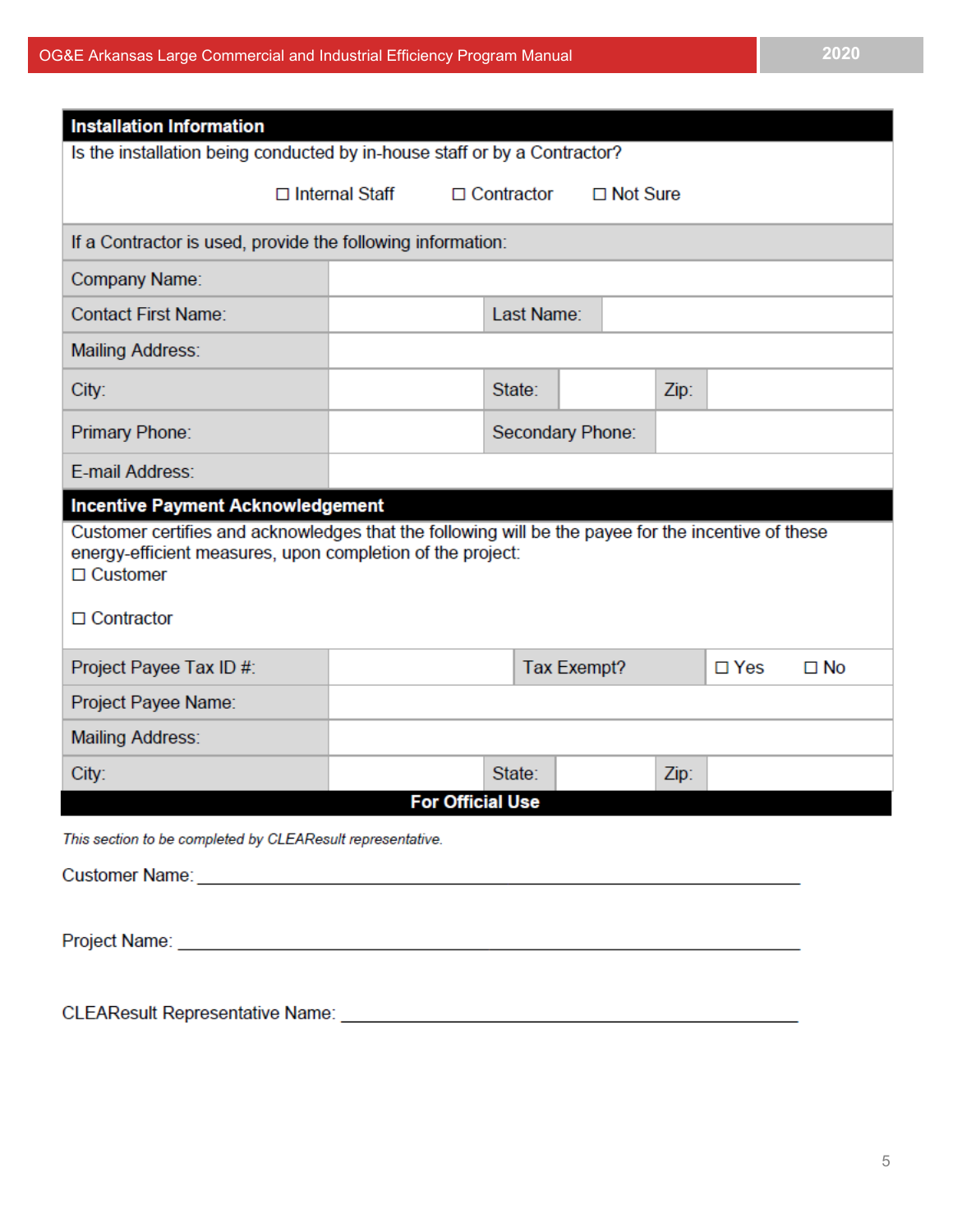## Incentive and Savings Information\*

|                            | <b>Estimated</b> |                       | Incentive      |                               |  |
|----------------------------|------------------|-----------------------|----------------|-------------------------------|--|
| <b>Measure Description</b> | kW               | <b>Savings</b><br>kWh | Rate<br>\$/kWh | <b>Estimated</b><br>Incentive |  |
|                            |                  |                       |                |                               |  |
|                            |                  |                       |                |                               |  |
|                            |                  |                       |                |                               |  |
|                            |                  |                       |                |                               |  |
|                            |                  |                       |                |                               |  |
|                            |                  |                       |                |                               |  |
|                            |                  |                       |                |                               |  |
|                            |                  |                       |                |                               |  |
|                            |                  |                       |                |                               |  |
|                            |                  |                       |                |                               |  |
|                            |                  |                       |                |                               |  |
|                            |                  |                       |                |                               |  |
|                            |                  |                       |                |                               |  |
|                            |                  |                       |                |                               |  |
|                            |                  |                       |                |                               |  |
|                            |                  |                       |                |                               |  |
|                            |                  |                       |                |                               |  |
|                            |                  |                       |                |                               |  |
|                            |                  |                       |                |                               |  |
| <b>Estimated Totals</b>    |                  |                       |                |                               |  |

\*The amount listed as the Total Estimated Incentive is based on estimated kWh savings. The actual incentive amount will be based on verified kWh savings.